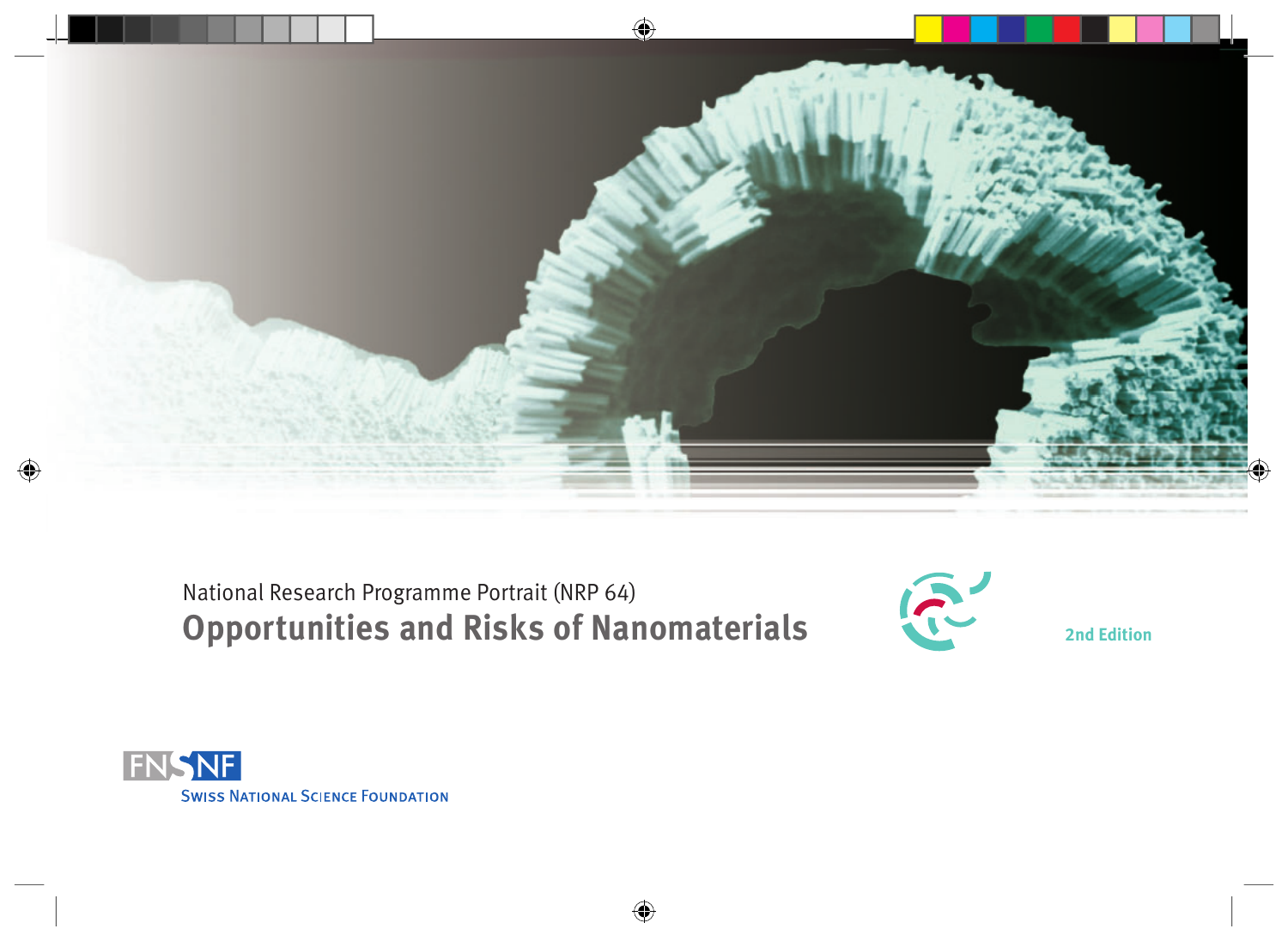#### 1 **Editorial**

Nanomaterials: seize opportunities – minimise risks

#### 3 **Overview**

Close-up of a key technology

#### 5 **Research**

Research objectives and structure of the programme

- 9 Projects of the module Biomedical applications
- 15 Projects of the module Environment
- 19 Projects of the module Food
- 20 Projects of the module Energy
- 22 Projects of the module Construction materials

#### 24 **Knowledge Transfer**

Increasing knowledge to enhance opportunities and risks dialogue

#### 26 **Glossary**

Key terms

#### 27 **Schedule**

Duration of the programme Milestones

28 **Information**

Participants

#### **What is an NRP?**

National Research Programmes (NRP) provide scientifically substantiated solutions to urgent problems of national significance. They are approved by the Federal Council, last from 4 to 5 years and are funded with CHF 5 to 20 million. NRPs are problem-oriented; inter- and transdisciplinary; dedicated to achieving a defined, overall goal through coordination of individual research projects and groups and focused on the knowledge transfer of the results.

More information: **www.nrp64.ch** You can order the electronic newsletter via the website.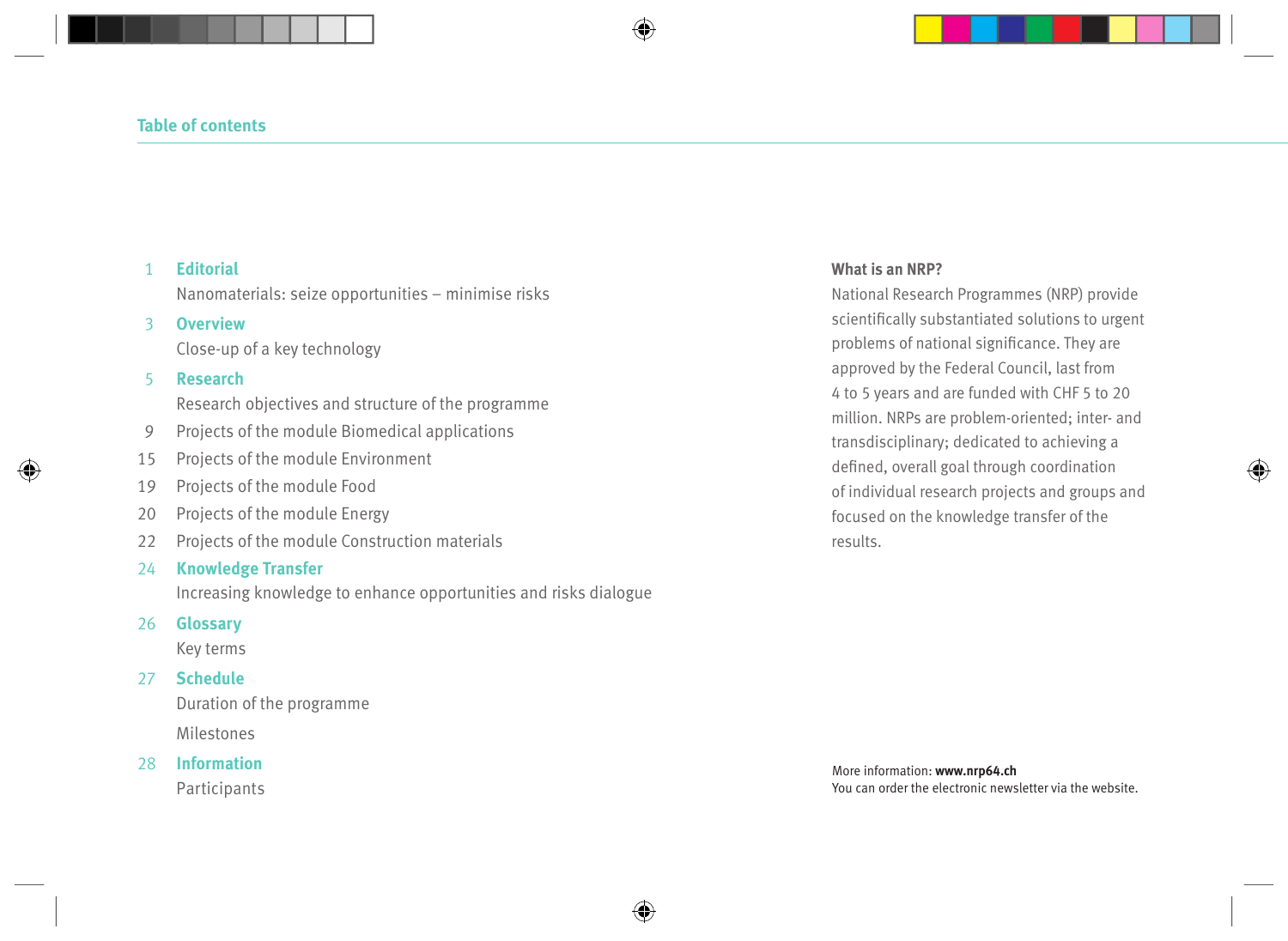## **Nanomaterials: seize opportunities – minimise risks**

National Research Programme 64 «Opportunities and risks of nanomaterials» (NRP 64) identifies and promotes areas where research is needed in order to better understand the major opportunities and possible risks posed by products based on engineered nanoparticles. The planned research projects will help to solve problems and answer questions related to such particles. The research carried out under this programme will provide a scientific basis for recommendations and appropriate measures with regard to the generation, use and disposal of engineered nanoparticles. The insights gained from the study of engineered nanoparticles and their applications will benefit society at large and help to protect the consumer and the environment.

Nanotechnology – one of the key technologies of the 21st century – comprises design, characterisation, production and application of materials and systems whose size and form are in the nanometre range. Nanoparticles are minute particles that have at least one dimension at the nanoscale level, typically  $\leq 100$  nanometres. They can be generated by nanotechnological processes and are an important element of nanotechnology. Their physicochemical properties are radically different to those of larger particles of the same material as their surface is significantly larger relative to their volume and they are thus more prone to chemical reactions. Furthermore, nanoparticles can penetrate small



Prof. em. Dr. Peter Gehr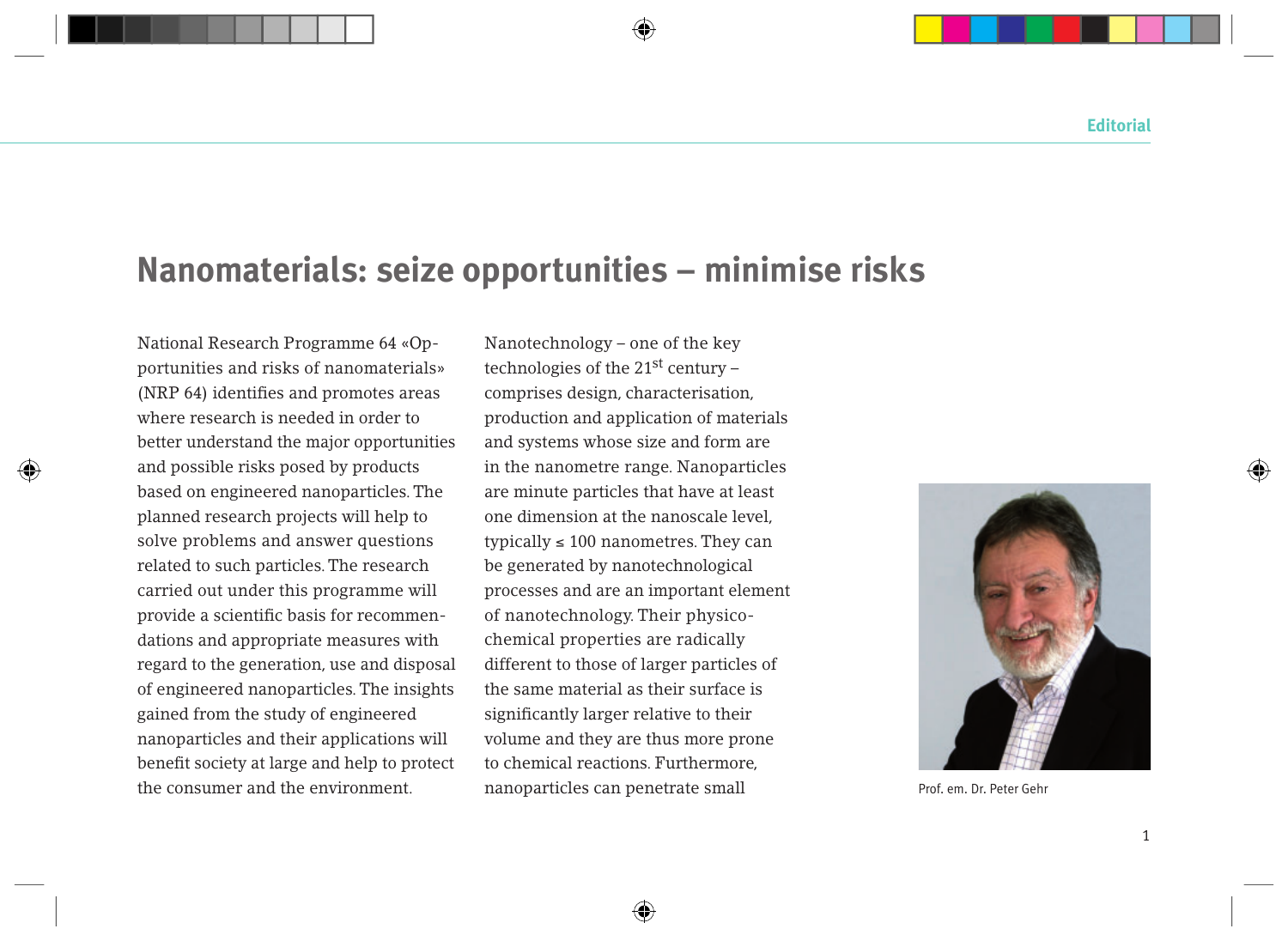spaces that are not accessible to larger materials. While these properties enable new types of use, engineered nanoparticles could also have harmful effects that we are only beginning to understand.

The research projects of NRP 64 take account of the fact that nanomaterials may interact differently with biological systems than materials composed of larger particles. The crucial factors in this respect are the small size of the nanoparticles, their high reactivity in correlation with their smallness and relatively large surface, and their chemical composition. Modern, innovative methods and new models are needed to study their biological effects.

The 23 research projects of NRP 64 examine the opportunities and risks emanating from nanomaterials at

different stages in their life cycle. Most of the projects are concerned with ascertaining the use of nanomaterials in environmental applications and examining their behaviour, whereabouts and impacts on humans and the environment. The projects that emerged from the two-tier evaluation procedure revolve around applications in biomedicine, environment, food, energy, and construction materials.

Switzerland plays a key role in nanosciences and research into nanomaterials. NRP 64 aims to strengthen the Swiss position, thus creating advantages for Swiss business and industry as well as for the labour market. At the same time, Switzerland is to maintain its leading role with regard to risk assessment and official regulations. In the best traditions of Swiss research, the NRP 64 projects will adopt

modern methods and a networked approach in fulfilling the title of the programme: to seize opportunities and minimise risks.

**Prof. em. Dr. Peter Gehr** President of the Steering Committee of NRP 64, University of Berne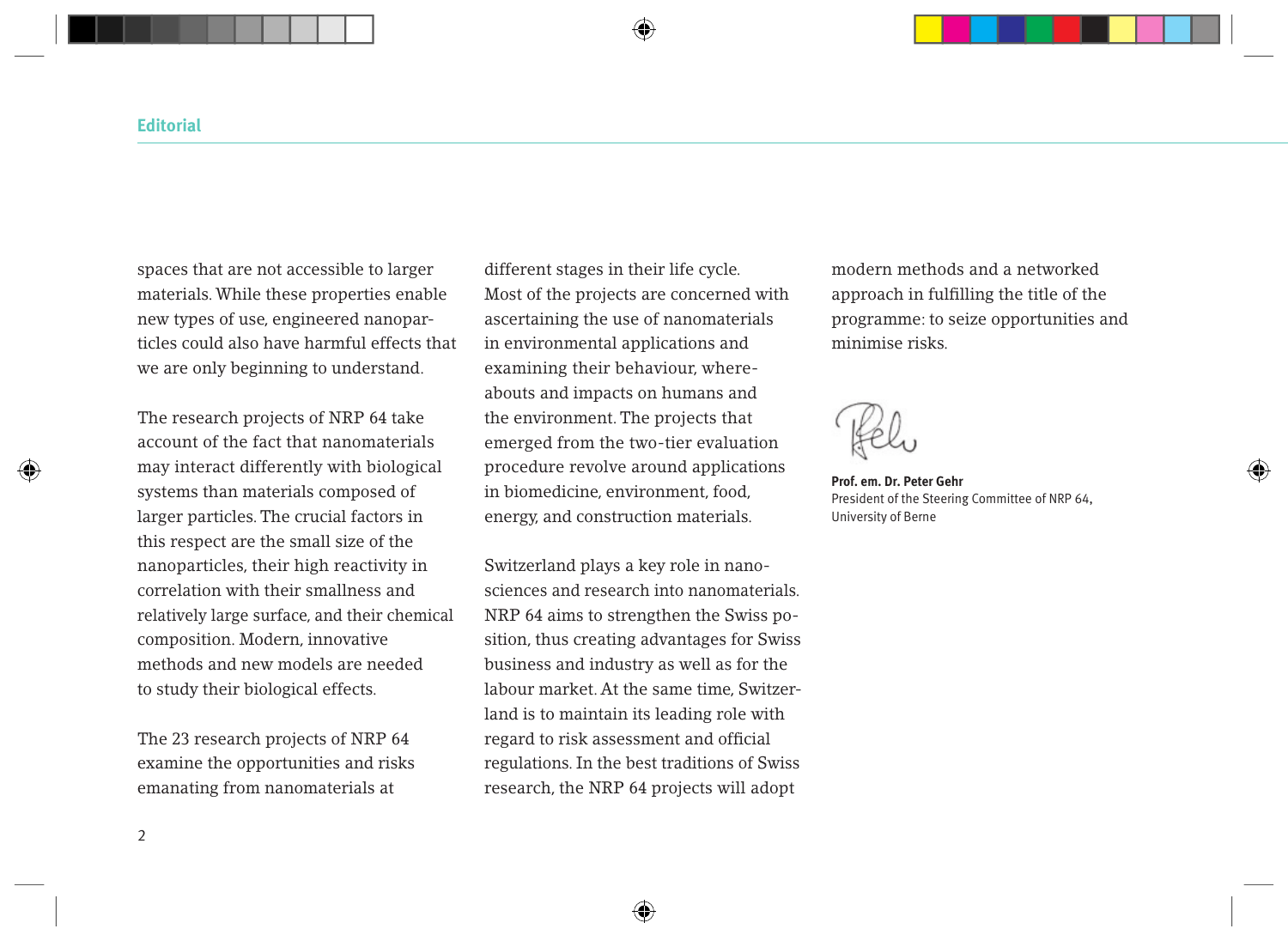## **Close-up of a key technology**

**Nanoparticles are the building blocks of one of the key technologies of the 21st century. While the size of these structures is growing smaller, their importance is growing bigger in both technological and economic terms. Nanoparticles are in the process of revolutionising technological applications from industry through to medicine. Despite their enormous potential, the fabrication, use and disposal of nanomaterials can pose a threat to humans and the environment. NRP 64 closely examines the opportunities and risks of nanomaterials and establishes the basis for their profitable and safe exploitation.** 

Tiny robots that transport drugs directly and without side-effects to the diseased tissue, or implants – as light as plastic and as hard as steel – could transform medicine in the near future. The stuff of which these dreams are made is extremely small. But the hopes of the world are pinned on it.

#### **How small can you get?**

The field generally referred to as «nanotechnology» deals with particles and structures that are smaller than the ten-thousandth part of a millimetre. That is smaller than one eight-hundredth of the diameter of a hair. Or in other words: imagine a football in relation to

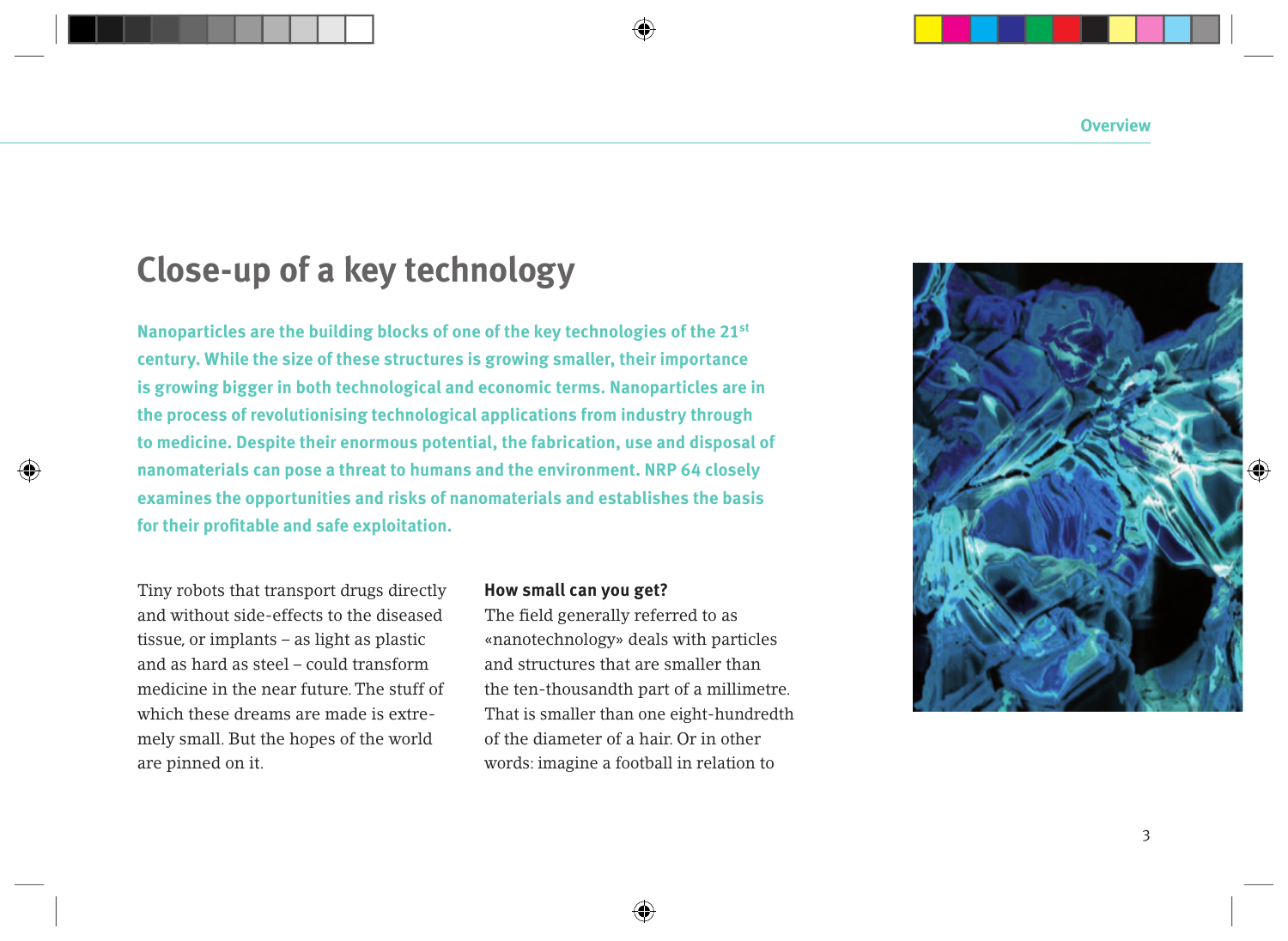the terrestrial sphere; a nanoparticle is just as small in relation to the football.

#### **Omnipresent nanos**

These minute particles open the doors for a wide range of applications – for instance in medicine, energy technology and environmental technology, data storage, the chemical industry, the production of new materials, and the food and consumer products sector.

Nanotechnology is thus a true crossover technology that promises improvements in all areas of life. Numerous materials, such as metals, metal oxides, carbon modifications and pigments contain nanoscale structures. When further processed, they often lend the resultant materials new – often radically improved – properties, such as scratch-proofness or depth of colour. They thus facilitate

the development of intelligent and highly effective product innovations, the type that are studied in NRP 62 «Smart Materials». Technologies based on nanomaterials also hold the promise of significant improvements in the health and environment sector.

#### **Responsible risk research**

Every bright light casts a shadow. The potential of the new technologies should not make us blind to the risks they may carry. Despite rapid progress in the development of nanomaterials and an increasing number of nano-based products on the market, little is known about how exposure to such materials affects humans and the environment. A lot has been invested into research on technical applications, but little into examining the potential risks. NRP 64 «Opportunities and risks of nanomaterials» helps to fill this knowledge gap by identifying the most significant opportunities and assessing the potential dangers for human beings and the environment.

#### **Fields of application**

| <b>Sectors</b>                     |                   | <b>Product groups</b>        |
|------------------------------------|-------------------|------------------------------|
| Automotive manufacturing           |                   | <b>Ultraflat surfaces</b>    |
| Automotive engineering             |                   | Laquers                      |
| Building and construction          |                   | Ultra-thin layers            |
| Chemical industry                  | Economic potentia | Semiconductors               |
| <b>Flectronics</b>                 |                   | lasers                       |
| Energy technology                  |                   | Storage                      |
| Information technology             |                   | Ceramics                     |
| Machinery and plant construction   |                   | Liquids                      |
| Medicine                           |                   | Polymers                     |
| Measurement and control technology |                   | Agents                       |
| Optics                             |                   | Solar and fuel cells         |
| Pharmaceutics                      |                   | Ultra-precision machines     |
| Environmental and food technology  |                   | Scanning probe systems       |
| Tool engineering                   |                   | Scanning electron microscope |
|                                    |                   |                              |

4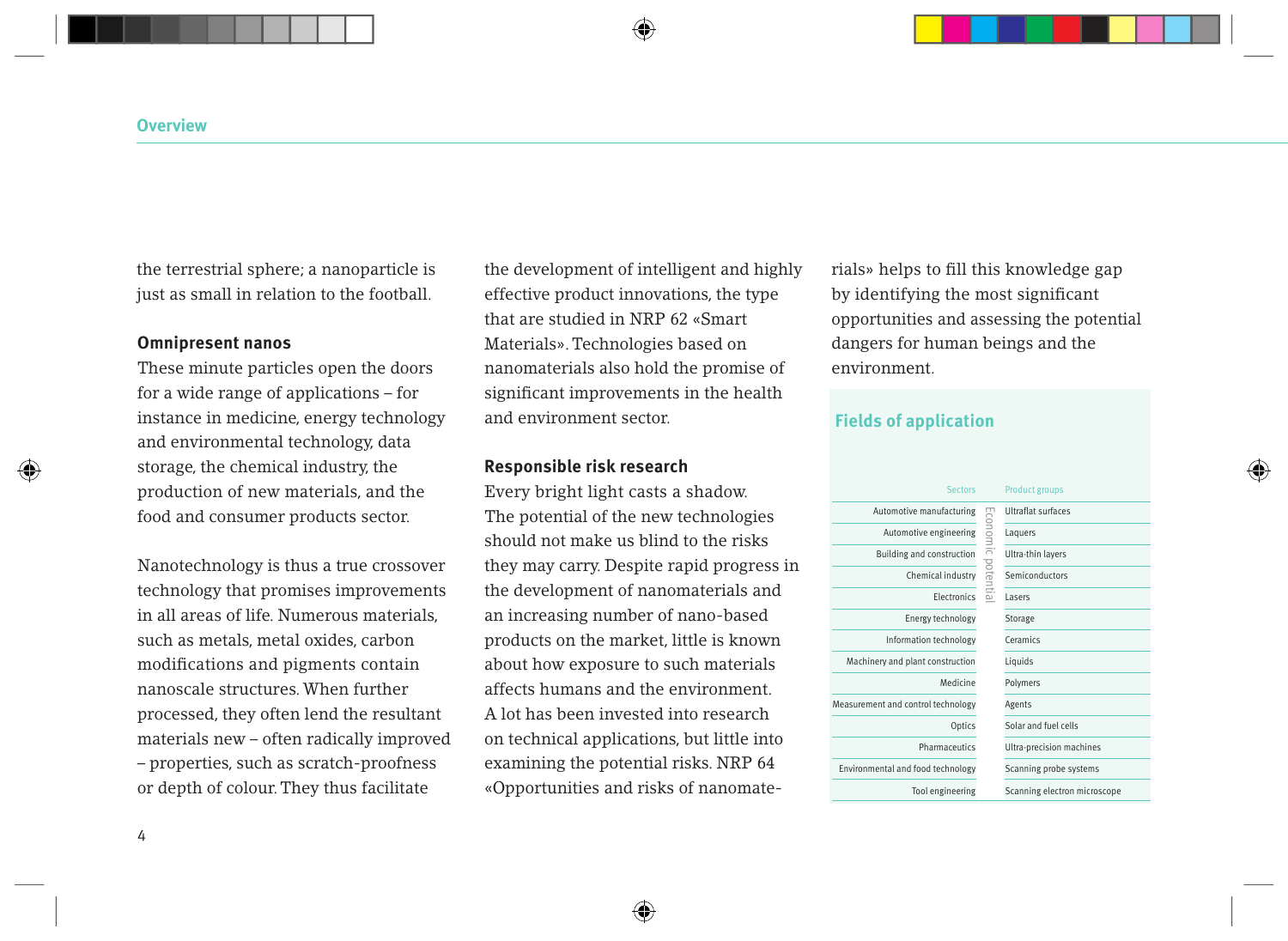## **Research objectives**

**NRP 64 aims to identify opportunities arising from the use of nanomaterials for health care, the environment and natural resources. At the same time, it intends to reveal the potential risks that nanomaterials pose in these areas.** 

#### **NRP 64 specifically aims to:**

- gain insights into engineered nanomaterials, their development, use, behaviour and risks;
- develop methods and tools to monitor the behaviour of nanomaterials and their potential effects on humans and the environment;
- develop tools that maximise the advantages of nanomaterials and minimise the risks for humans and the environment;
- support the development and application of safe and effective technologies based on nanomaterials;
- make information available for decisionmakers, including manufacturers, distributors and consumers;
- enhance and strengthen specialist knowledge and competencies for developing innovative nanomaterials and assessing risk in Switzerland.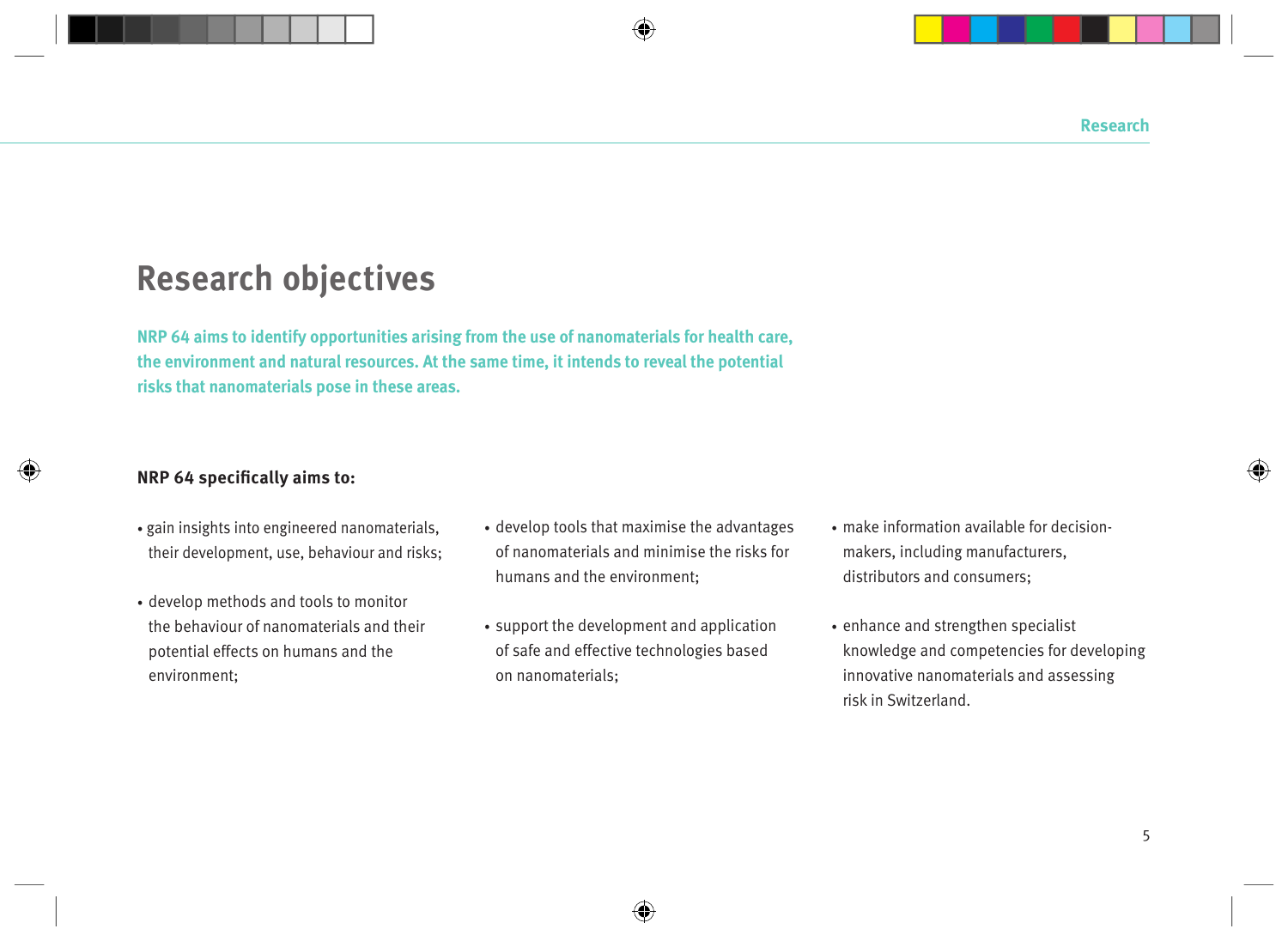## **Structure of the programme**

**NRP 64 has been assigned a budget of CHF 12 million. The 23 approved projects were proposed by research groups from Berne, Fribourg, Lausanne, St. Gallen and Zurich. They can be roughly divided into the research modules Biomedical applications, environment, food, energy, and construction materials. Key issues are long-term effects, toxicokinetics and organ toxicity.**

released through interactions, which can in turn cause unintended effects besides those that are intended. The nine projects of the biomedical module thus need to develop toxicity tests and innovative approaches for assessing risks.

### **Module Biomedical applications**

The biomedical module deals with the potential health effects of the use of nanomaterials. New nanomaterials can indeed lead to pioneering developments in pharmacology, medical testing and medical equipment. Synthetic medicines based on nanoparticles open the doors for a new generation of multifunctional drugs. They combine the properties of conventional agents with those of diagnostic and therapeutic devices. This approach involves transporting small doses of active agents directly to the desired part of the body, thus creating a stronger therapeutic effect without side-effects. A further area of application are implants or bone-substitute materials, whose mechanical and immunological properties can be optimised through nanoparticles. In this context, nanoparticles can enter the body, stay there or be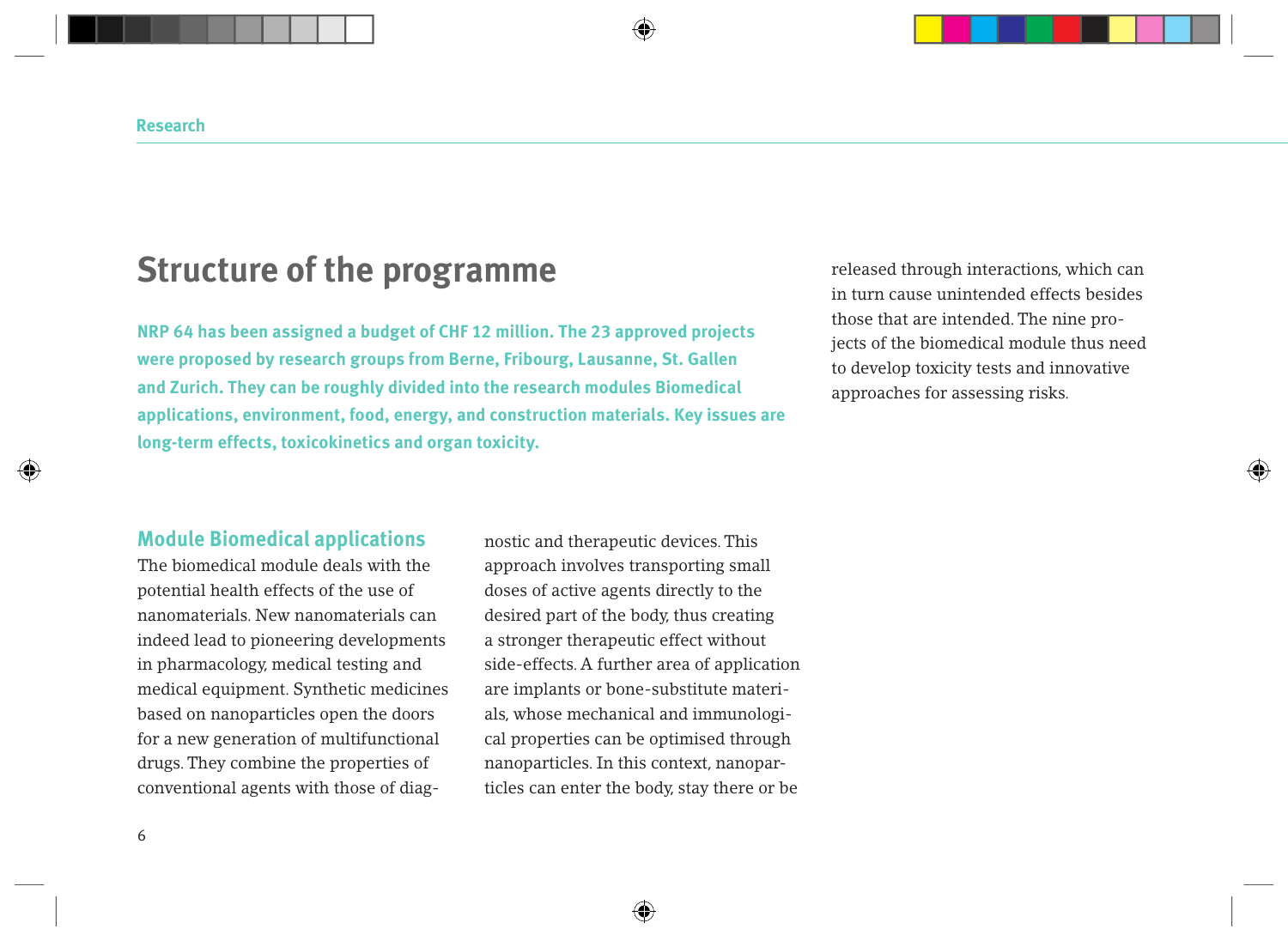#### **Module Environment**

The projects of the environmental research module assess the effects of nanoparticles on the environment and on ecological systems. Nanoparticles can be released into the water, air or earth either deliberately – for instance when plant protection products are used in farming – or unintentionally in the course of manufacturing, use or disposal. Although nanoscale particles also occur naturally, it is not yet possible to definitively assess the ecological impacts of engineered nanomaterials that enter the environment. The transformation of nanomaterials during their life cycle, including their generation and breakdown and their interactions with environmental substances, make it difficult to assess and control the potential effects. This module intends to bring greater clarity in this area.

### **Module Food**

Providing a growing population with food that is plentiful, affordable, attractive, healthy and safe will depend on the development and implementation of new technologies. Synthetic nanomaterials have the potential to improve production efficiency, increase food security, prolong shelf life, enhance the nutritional value and improve the aesthetic appearance of foods. Yet there are significant scientific and perceptual barriers regarding safety that need to be overcome if synthetic nanomaterials are to find widespread sustainable use in food products. For instance, little is currently known regarding the impact of enhanced dose rates resulting from nanoscale food components, or the biological transport of materials attached to engineered nanoparticles. With regards to nanomaterials used in food processes

or packaging or as food additives, it is unclear whether current tests adequately evaluate potential health impacts. Additionally where conventional ingredients are synthesized at the nanoscale, there is little knowledge on how this might alter their risk profile, and on how to ensure safe use.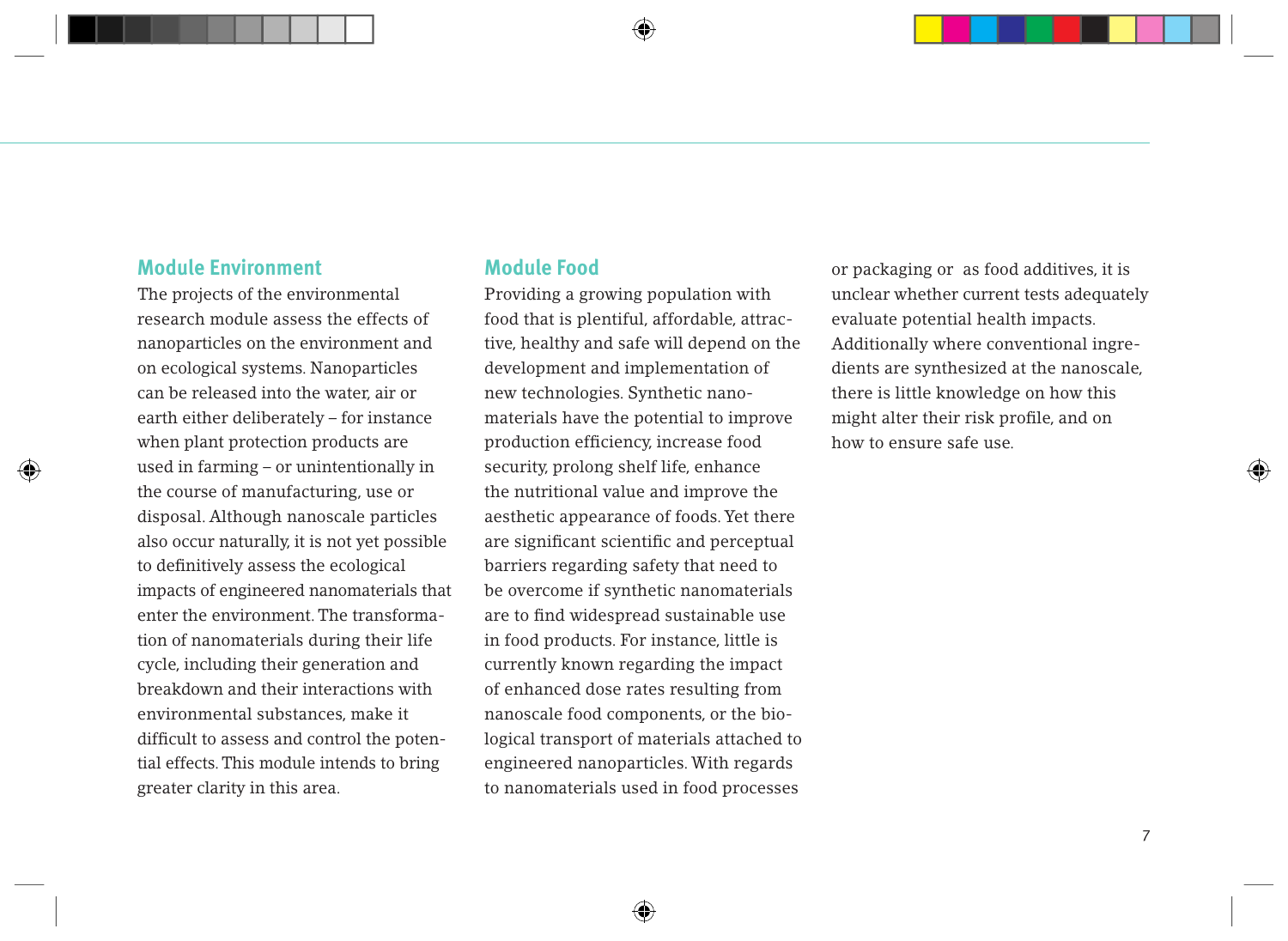### **Module Energy**

With declining stores of natural energy resources worldwide, global warming and recent events in Fukushima, the topic of energy is currently headline news. Energy applications often include nanomaterials incorporated into a matrix. The applications are very diverse and should allow a more efficient conversion, storage and transport of energy. Applications could for example increase the efficiency of heating and cooling systems, improve on light-generating technologies or improve on existing batteries and capacitors to increase their capacity, lifespan and size. Innovations in the field of energy could be significant in limiting overexploitation of natural resources and thereby cater to our growing needs in energy while protecting the environment. However, a prerequisite of developing and commercialising nanobased products

is acquiring in-depth knowledge of the properties and behaviour of nanomaterials, throughout the product's lifecycle, in terms of human health and the integrity of the environment.

#### **Module Construction materials**

The use of nanomaterials in construction materials may revolutionise architecture, the construction industry as well as infrastructure maintenance and household chores in the coming years. For example, incorporating nanocomponents in building materials could improve on their fluidity, flexibility, strength and durability. Nanomaterials may also improve properties of coatings with a view to confer better anti-corrosion, anti-scratch, insulation, waterproof, selfclean, stain- and odour-repellent, photoresistance and filtering properties, among others. As in other areas of applications, the use of nanomaterials should promote a better use of natural resources, enhance energy conservation and improve quality of life on a global scale. However, potential harm that nanobased-applications could cause to human health and the environment should be scrutinised before widespread usage.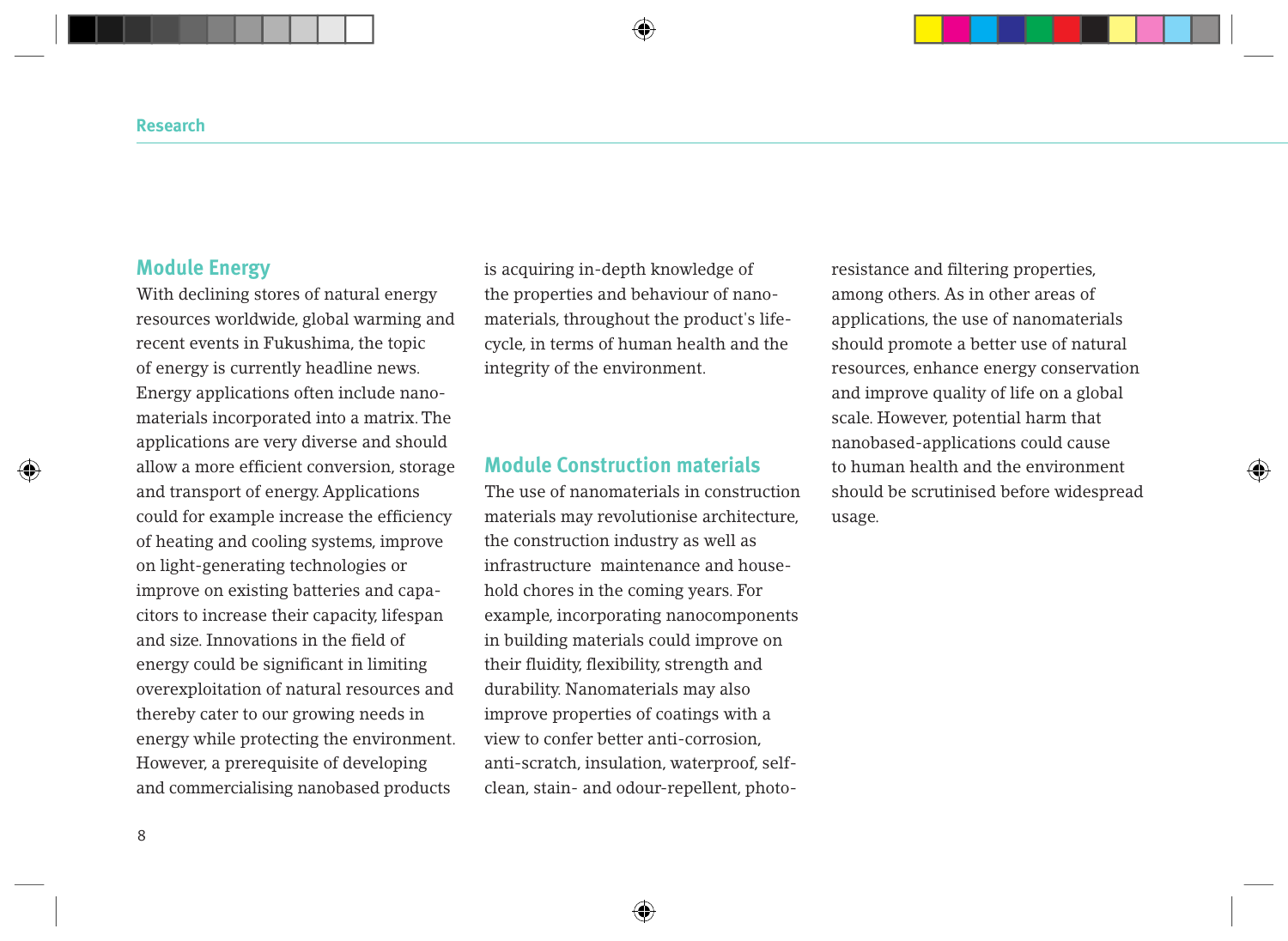## **Projects of the module Biomedical applications**

### **Carbon coated nanomagnets and their in vivo lifecycle**

Prof. Beatrice Beck Schimmer Institute of Anesthesiology, University Hospital Zurich

Carbon coated nanomagnets have the property to bind molecules and therefore also drugs particularly efficiently to their surface. They can be guided magnetically and thus directed to specific areas of the body. Using cellular and in vivo models, the research team explores how well carbon coated nanomagnets can be guided in tissue, how many particles remain in the blood stream and to what extent medication and inflammation mediators can be eliminated from the blood stream

using magnetic separation. As the knowledge of potential risks of carbon coated nanomagnets is currently rudimentary, the study will also look at the particles' compatibility, interaction, accumulation and toxicity in blood vessels and organs (e.g. in endothelial, blood and liver cells).

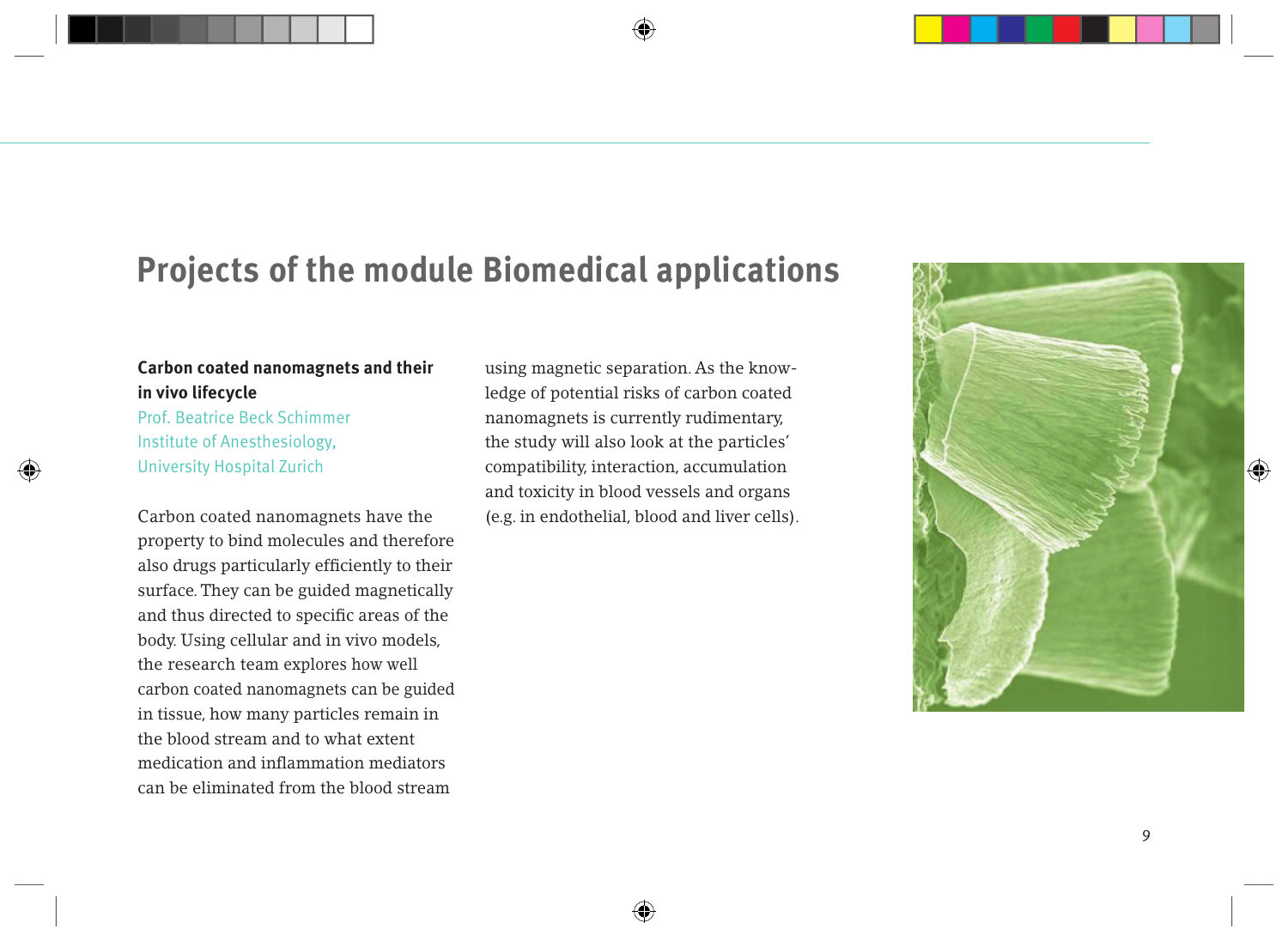

#### **Novel nanoparticles for efficient and safe drug delivery**

#### Prof. Francesco Stellacci

Supramolecular Nanomaterials and Interfaces Laboratory, EPF Lausanne (in collaboration with MIT Cambridge and Ann Arbor Michigan, USA / IIT Lecce, Italy)

Viruses are able to introduce genetic material into targeted cells to influence their functions. Modern nanomedicine is trying to imitate this mechanism (e.g. cancer treatment).

The project aims to develop engineered analogues to viruses which are able to deliver drugs and genetic material precisely and with minimal risk to targeted cells without triggering strong immunotoxic and cytotoxic reactions. The metallic nanoparticles with organic molecule coating will be able to introduce agents into the cell without damaging the

membrane. The results will add to the theoretical and practical knowledge regarding the mechanisms of cell penetration and the nature of bio-compatible nano-vehicles which can target particular areas of a living organism.

#### **Nanoparticle transport across the human placenta**

Dr. Peter Wick Materials Biology Interaction, Empa St. Gallen

Although humans have been exposed to a multitude of particles throughout their history, nanotechnology is producing novel engineered particles with little known effects. Over the last few years, there has been growing concern that nanoparticles, such as are present in polluted air, could adversely affect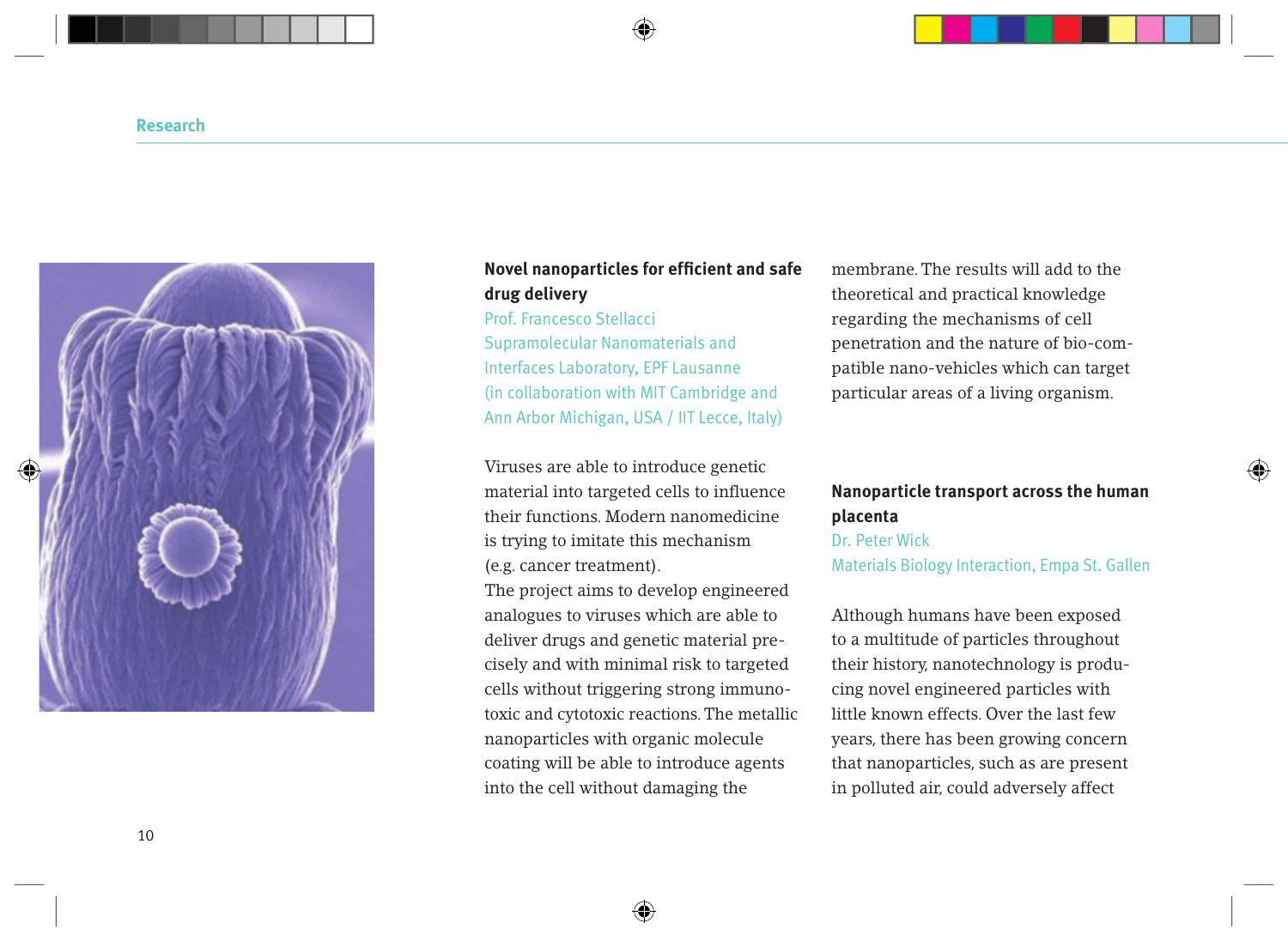foetuses. Today we know that particles of up to 200 – 300 nm in diameter can pass from the mother's into the baby's blood inside the human placenta. However, we do not know how the particles pass the placental barrier and what effect the particles have on the unborn child. The project explores the mechanism of particle transport and possible effects in the placental tissue by using a placenta model. The work will contribute to new strategies for administering drugs during pregnancy, which will make it possible to treat only the mother if the child does not need treatment.

### **Risk analysis of inhaled nano particles by in vitro technology**

Prof. Dr. Marianne Geiser Kamber Institute of Anatomy, University of Berne

The inhalation of engineered nanoparticles in powders, dispersions or sprays set free in industrial production or usage of consumer goods poses risks. Persons with lung diseases, children and the elderly are particularly at risk. The research team analyses the effects of inhaled nanoparticles on healthy and diseased lung tissue. They use a novel, portable and realistic test system with cell cultures which replicates the lung surface and allows them to observe infectious mechanisms and processes. The versatile system can be used for a variety of particles and cell cultures from various particle sources and it makes realistic in vitro toxicity testing possible.

### **Tracking and fate of nanoparticles in the lungs and expected biological effects**

PD Dr Michael Riediker Institute for Work and Health University of Lausanne

In order to assess the risks of nanomaterials, we need more precise information on the inhalation and fate of nanoparticles. Due to their small size, nanoparticles are able to spread through the body. Nanomaterials have a large surface area whose characteristics are important for any health risks. It is assumed that nanoparticles inhaled and deposited in the lungs are suspended in the lung lining fluid of the pulmonary alveoli. From there they enter the bloodstream. According to another hypothesis, reactive particles cause oxidative stress in the lung lining fluid and raise the relevant biomarkers in blood and urine. These hypotheses will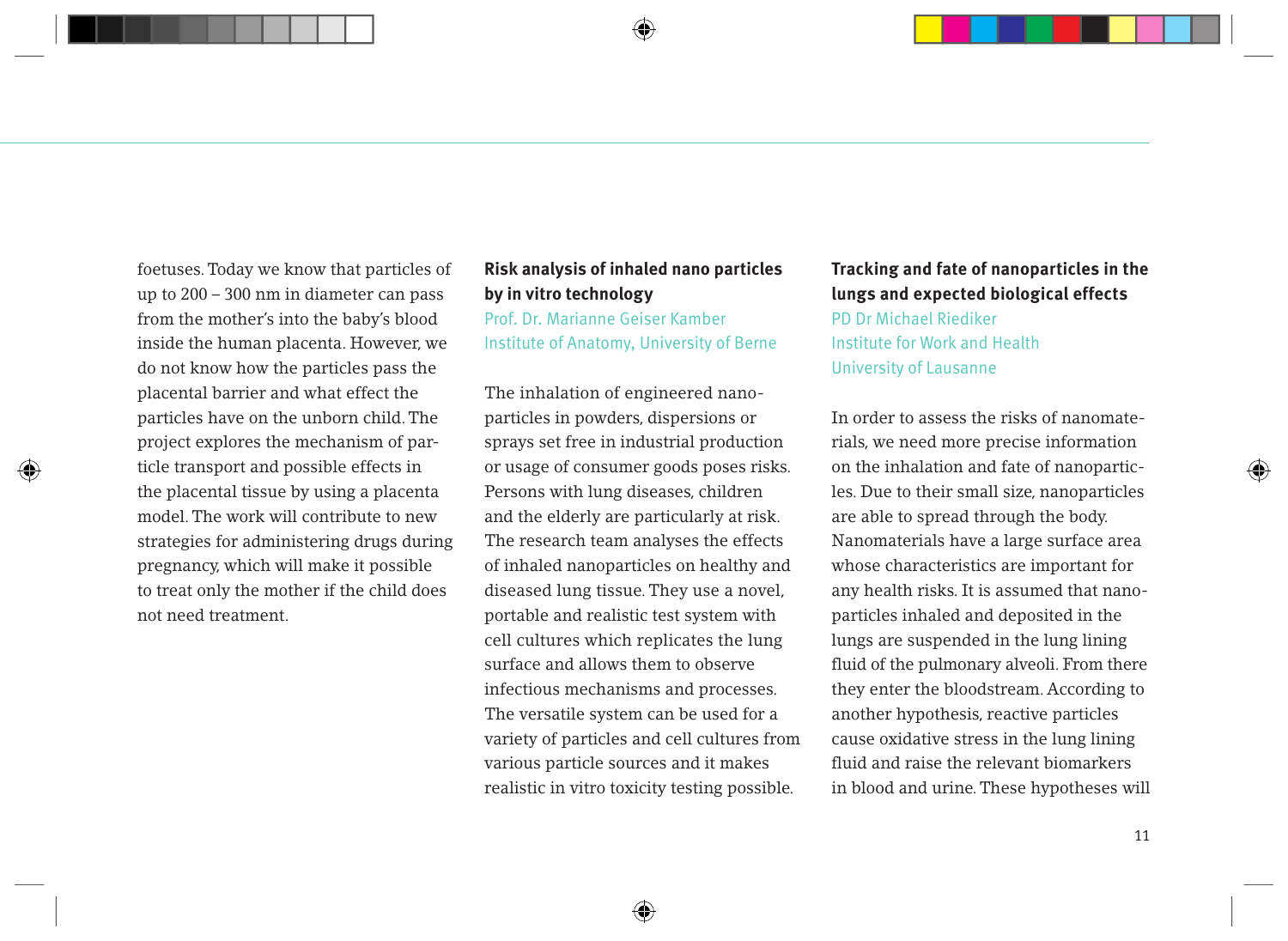be tested on volunteers: After inhaling the nanoparticles, researchers quantify the deposition of the particles. Samples of exhaled air, blood and urine are subsequently analysed. For the sake of comparison, each person will inhale three different doses: filtered air, a medium dose and a high dose. The data collected in this project should serve as a basis for a better risk analysis of the health effects of inhaled nanoparticles.

### **Nanoparticles in biodegradable implants: distribution and effects in brain tissue** Prof. Martin Frenz

Institute of Applied Physics, University of Berne

Nanoparticles are increasingly used in medical applications such as diagnosis, drug delivery and degradable implants. If they enter the bloodstream they can be transported into the brain and by passing the blood-brain-barrier they can enter the cells of brain tissue. If the nanoparticles interact with the cells, they can cause oxidative stress or affect protein synthesis. The research group wants to show how nanoparticles spread throughout the organism via the bloodstream and establish if they cause unwanted cellular reactions in the brain. In a further step they will analyse the interactions of

engineered nanoparticles with cells and organelles. With optical and electron microscopes they hope to show that the distribution of nanoparticles in cells and marked particles will help to map the distribution of particles in the organism as a whole.

### **Nanopharmaceuticals against chronic inflammatory bowel disease** Dr. Caroline Maake Institute of Anatomy, University of Zurich

The current therapy for chronic inflammatory bowel diseases, such as Crohn's Disease, are often insufficient and have severe side effects. Collaboratively, scientists involved in basic research, medical doctors and quality management specialists are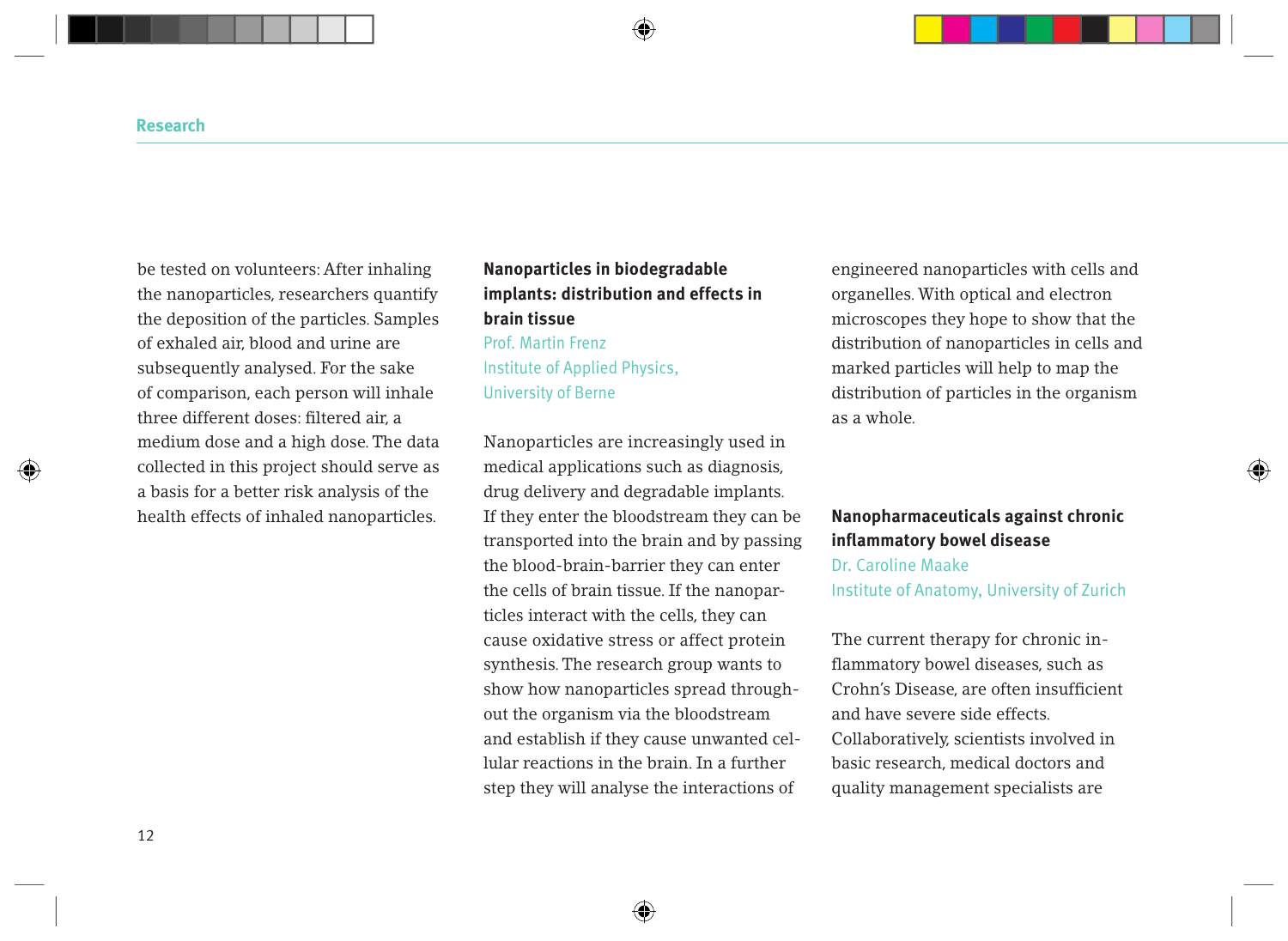trying to establish in the laboratory whether the feared side effects of established medication can be eliminated by limiting their biological activity to the affected bowel area and minimising exposure of the rest of the body. The idea is to "wrap" highly concentrated medication in newly developed biodegradable nanoparticles. The medication would thus be released and activated only in the affected bowel segment. The project combines innovative developments in nanotechnology with tested clinical therapy concepts and aims to create a basis for improving the quality of life of sufferers.

### **Biomimetic nanofibre reinforced bone substitute composites** Dr. Reto Luginbuehl RMS Foundation Bettlach

Nanofibres can reinforce bone substitute materials and successfully mimic the bone's mechanical properties. This opens up new surgical possibilities with plates, screws and types of cement. While it is recognised that nanofibres offer great potential, the biological effects on cells, tissue and organs are not fully understood. The project team will develop reabsorbable nanofibres based on calcium phosphates and observe reactions to the fibres in cells and tissue. They will create, test and biologically characterise engineered nano composite materials in cell and animal models. The composites with the best properties will be analysed in more depth regarding inflammatory

processes, bone healing, osseointegration and, in particular, distribution of the nanofibres through the organism.

#### **Biomedical nanoparticles as immune-modulators**

Prof. Barbara Rothen-Rutishauser Adolphe Merkle Institute, University of Fribourg

Lung allergies such as allergy induced bronchial asthma are on the rise worldwide. Nanoparticles have both immunostimulatory and immuno-suppressive effects and are therefore of particular interest in clinical diagnostic applications and allergy therapy. They are specifically suited to administering medication and vaccines. The project aims to analyse the immuno-modulatory effects of therapeu-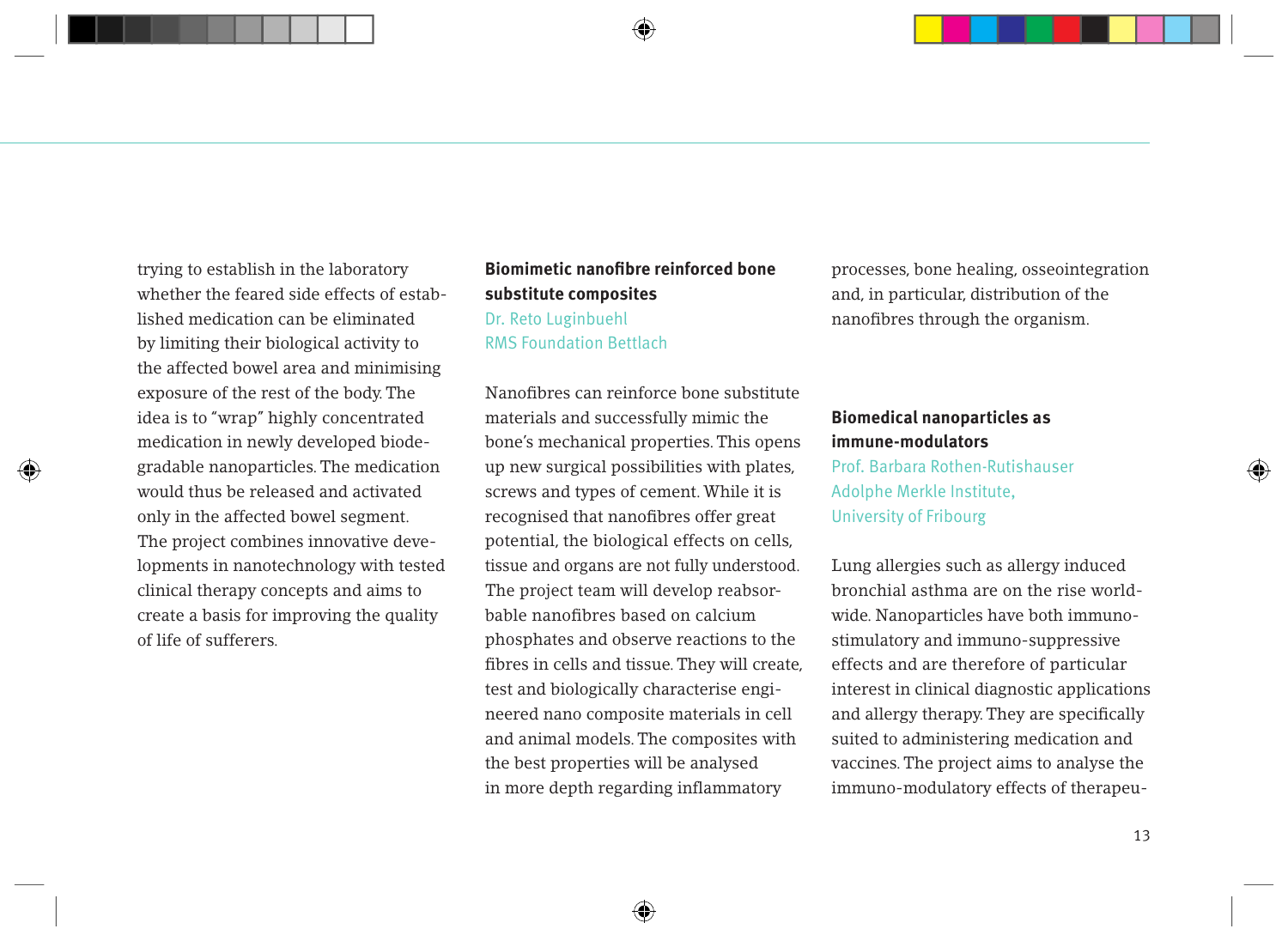

tic nanopaticles in the lung. Specifically designed nanoparticles will be tested in cell culture systems (in vitro) and in allergic mouse models (in vivo) with special emphasis on their influence on innate and acquired immunity as well as on possible nano-immuno toxicity in the lung. The results of this multidisciplinary approach will contribute to the development of new therapeutic applications for lung diseases and help identify possible negative effects of therapeutic nanoparticles.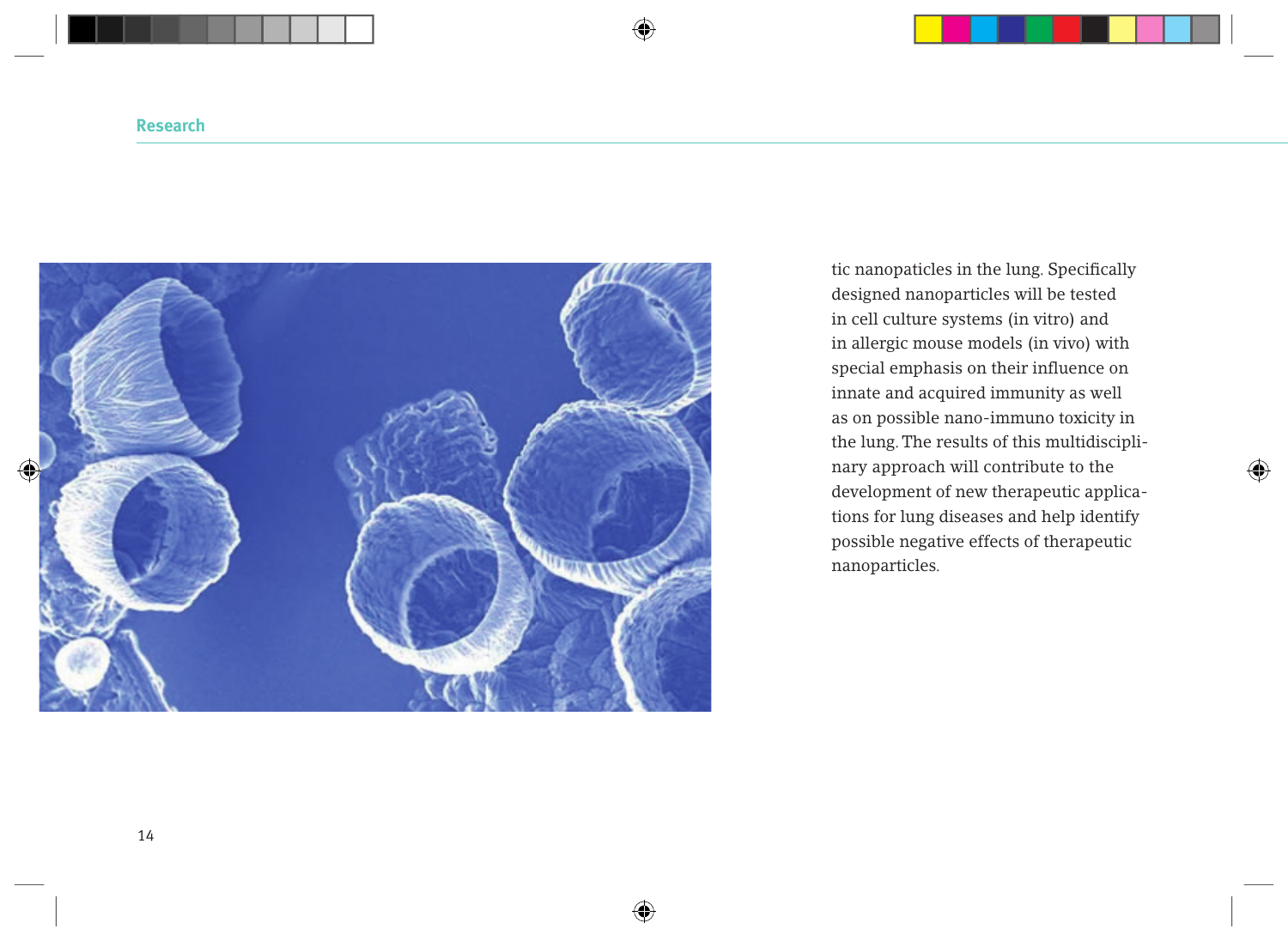## **Projects of the module Environment** Silver nanoparticle effects at the food

### **Modelling of nanomaterials in the environment**

#### PD Dr. Bernd Nowack Technology and Society, Empa St. Gallen

Nanomaterials are contained in many consumer products and can reach the environment from there. No analytical methods are currently available to quantify trace concentrations of nanomaterials. The research group aims to assess current and future threats to the environment by studying material flows and the environmental behaviour of nanomaterials. Based on information on the production and use of nanomaterials, the researchers will form an estimate of the amounts released by individual

applications. Subsequently, they will model the processes governing the behaviour of these materials in water, sediments, soils and air. The results will give an indication of nanomaterial concentrations in different environmental media. Together with data from ecotoxicological studies, this will enable the researchers to estimate whether certain nanomaterials pose a risk to the environment.

# **web and ecosystem level**

#### Dr. Renata Behra

Environmental Toxicology, Eawag Dübendorf

Nanosilver is one of the most used materials in commercial and medical products. While its antimicrobial properties are useful in many applications, they also harbour potential risks for the environment and, in particular, for ecosystems dominated by microorganisms. The project team studies the effects of nanosilver on microbial decomposers that degrade plant litter and on submerged autotrophic biofilms. Both systems produce substantial amounts of biomass that are passed on to the ecosystem through the food web. The results of the study will provide a sound basis for regulations on the responsible use of nanosilver.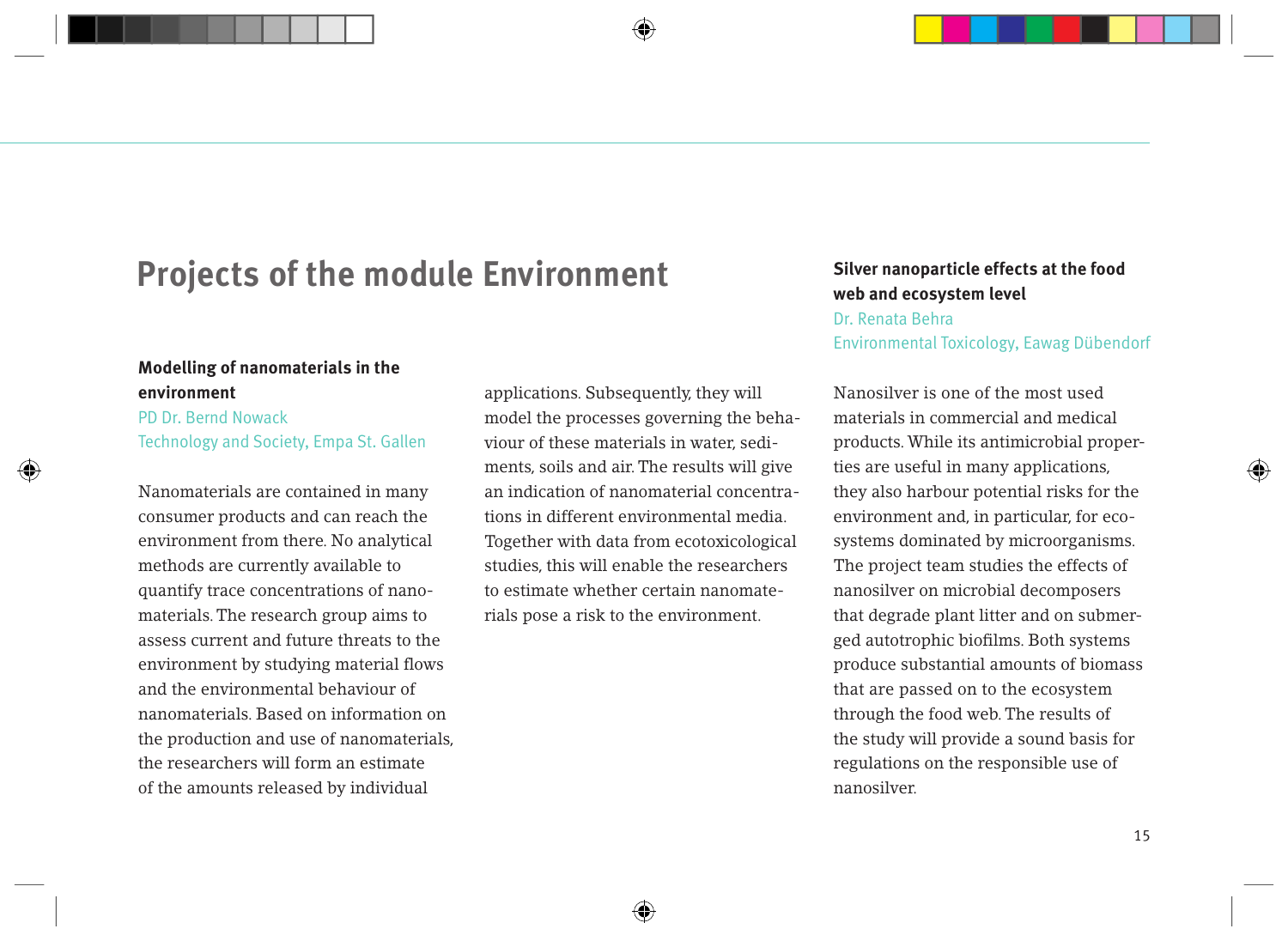#### **Behaviour of silver nanoparticles in a wastewater treatment plant**

#### Dr. Ralf Kaegi

Process Engineering, Eawag Dübendorf

Silver nanoparticles are increasingly used as biocides in a wide range of products. Through sewer systems they reach wastewater treatment plants, which play a key role in their dissemination. This project studies the physical and chemical changes occurring in nanosilver during different stages of the wastewater treatment. Depending on its physico-chemical properties, nanosilver may flow through the wastewater treatment plant and into the surface water. If sequestered with the sewage sludge, it enters the soil when the sludge is recycled. In particular, the researchers wish to ascertain how particle size and surface structure influence the level

of retention in the wastewater treatment plant. The results will serve as a basis for the development of nanomaterials with a reduced impact on the environment.

### **Non-invasive continuous monitoring of the interaction between nanoparticles and aquatic microorganisms** Prof. Olivier Martin Nanophotonics and Metrology Laboratory, EPF Lausanne

The data available on the toxicity of released nanoparticles is limited and rather controversial. Furthermore, there is a lack of instruments to measure ecological risks, particularly for microorganisms in the water. It is known that oxidative stress is an indicator of the effects caused by nanoparticles on single cell aquatic organisms. The multidisciplinary project aims to develop a biosensing platform which can measure in real time and in parallel several biomarkers for oxidative stress. The approach is based on measurements of the absorption peak of the cytochrome C protein by means of plasmonic nanoantennas. The platform makes it possible to measure non-invasively the effects of engineered nanoparticles on aquatic microorganisms and it contributes to an in-depth understanding of ecotoxic processes.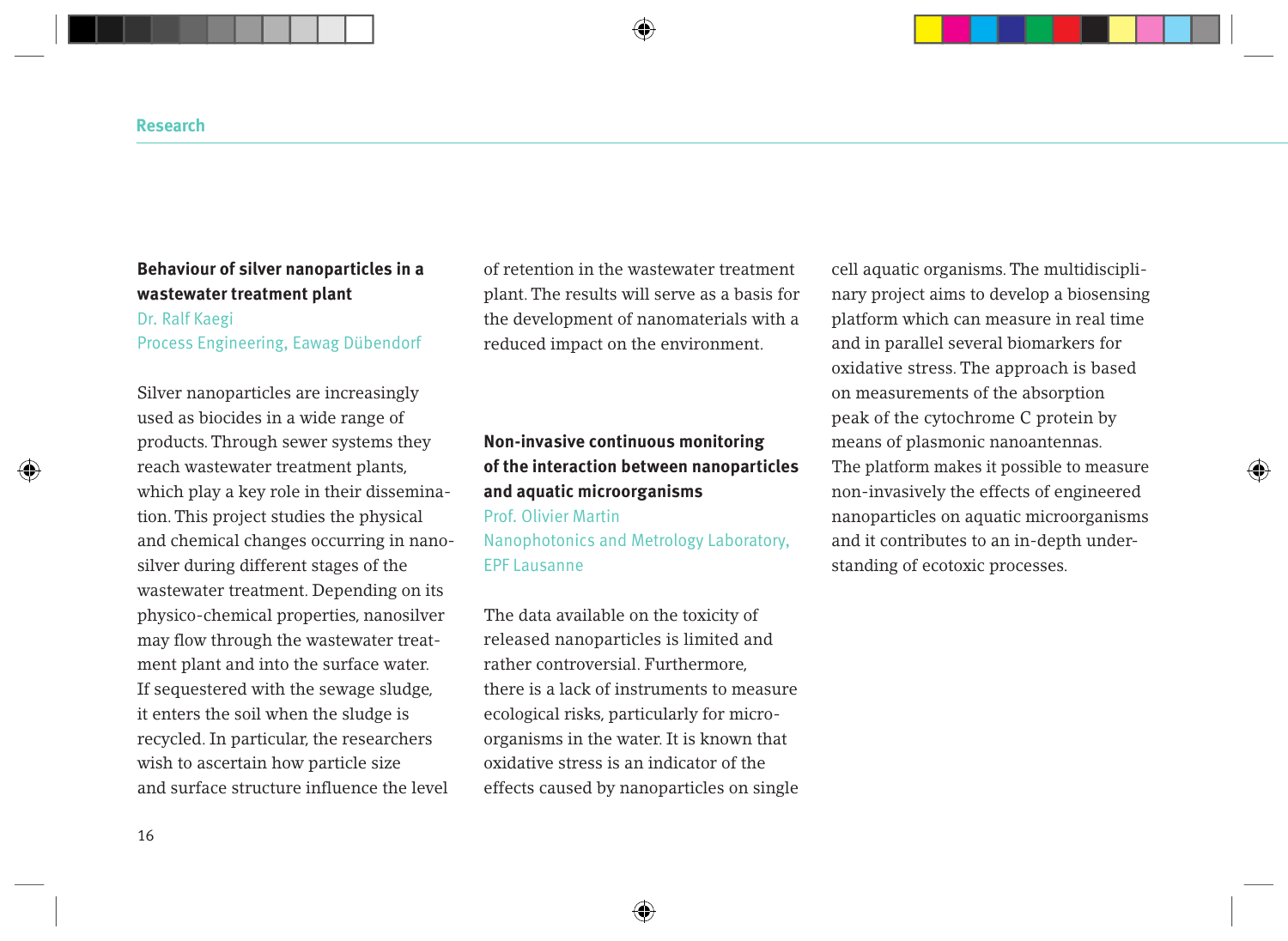#### **Interaction of metallic nanoparticles with aquatic organisms**

Prof. Kristin Schirmer Environmental Toxicology, Eawag Dübendorf

With the aim of expanding our know ledge regarding the effect of nanoparticles on aquatic environments, the project analyses the interactions of metal nano particles with aquatic organisms. Focussing on algae and fish cells, the researchers are exploring the uptake, elimination, intercellular transformations and interaction with biological systems. The knowledge gained will form the basis of guidelines to optimise the design of metal nanoparticles and it will be influential in assessing risk and regulating the production, application and disposal of nanomaterials.

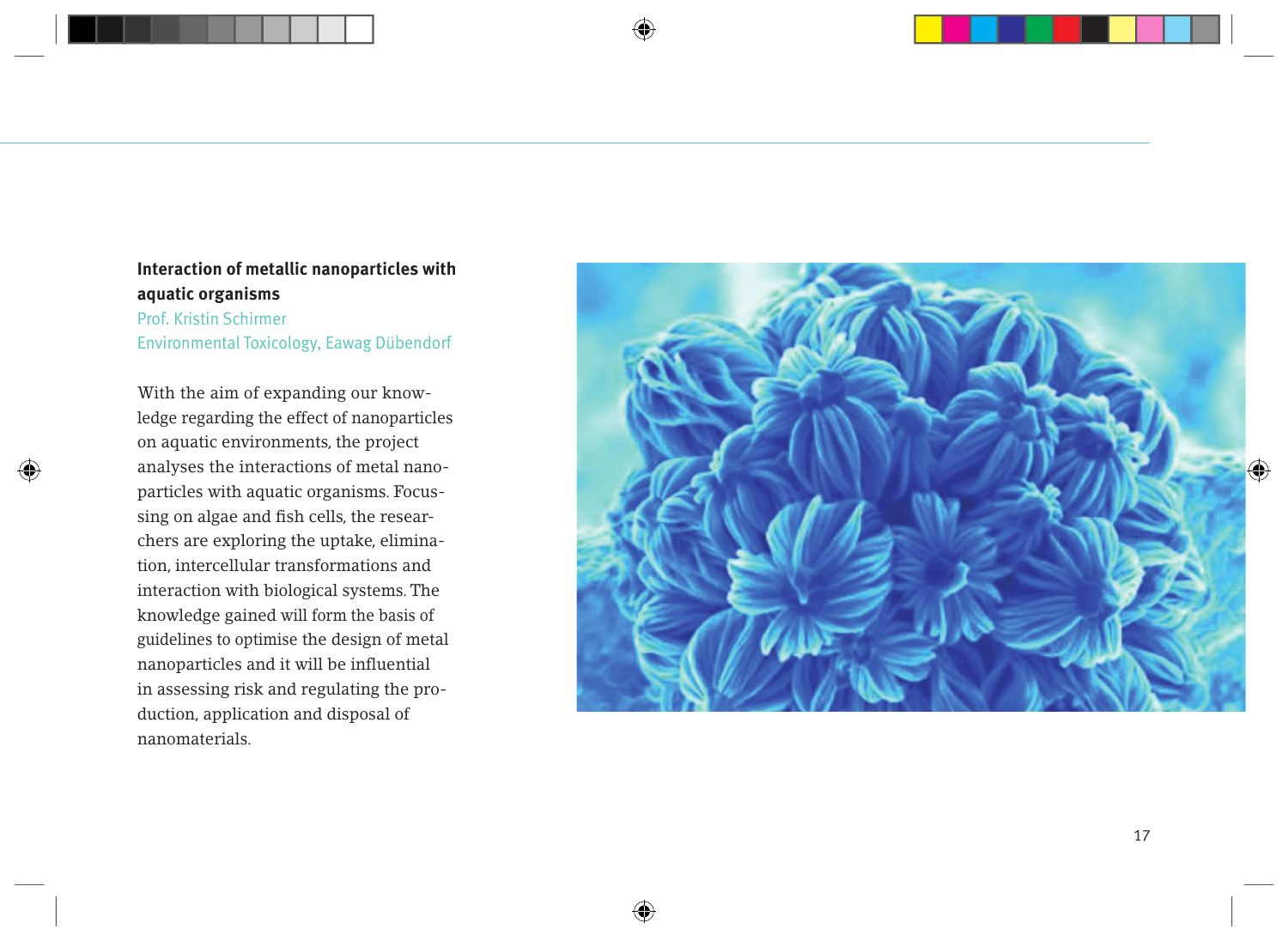### **Effects of nanoparticles on soil microbes and crops**

### Dr. Thomas Bucheli Research Institute Agroscope, Reckenholz-Tänikon ART, Zurich

Nanoparticles in plant protection products and fertilisers may lessen the use and impact of pesticides and fertilisers in the environment and may increase crop productivity. The research team is analysing the risks of nanoparticles in agricultural applications. Specifically, it will test the accumulation of nanoparticles in soil, soil microbes and crops to better understand if they affect microbial population structures and key ecological functions performed by symbiotic soil microbes. There is a focus on nitrogen fixation and phosphorus acquisition. Crops (wheat and clover) and microorganisms (bacteria and fungi) will be tested

in systems of increasing complexity: from laboratory cultures over controlled pot experiments with sterile soils to lysimeter studies with real soils. The study will provide relevant ecotoxicological information on exposure and effects of nanoparticles as a basis for a comprehensive risk assessment.

### **Biodegradation of carbon-based nanomaterials**  Dr. Hans-Peter Kohler Environmental Microbiology, Eawag Dübendorf

The Eawag research team will examine the environmental behaviour of carbonbased nanomaterials, such as fullerenes and carbon nanotubes. Although wastewater effluents in different countries

already contain fullerenes, the biogeochemical degradation of this nanomaterial has not been extensively studied until now. The team will investigate whether enzymatic, cellular or microbial systems are able to degrade or transform carbonbased nanomaterials and what the individual transformation products are. The results will serve as a basis for risk assessment and allow regulatory bodies and political authorities to make decisions and recommendations regarding its use. The project will also generate biotechnological knowledge for the development of functionalised carbon-based nanomaterials, which would open up a new research field for supramolecular nanosystems.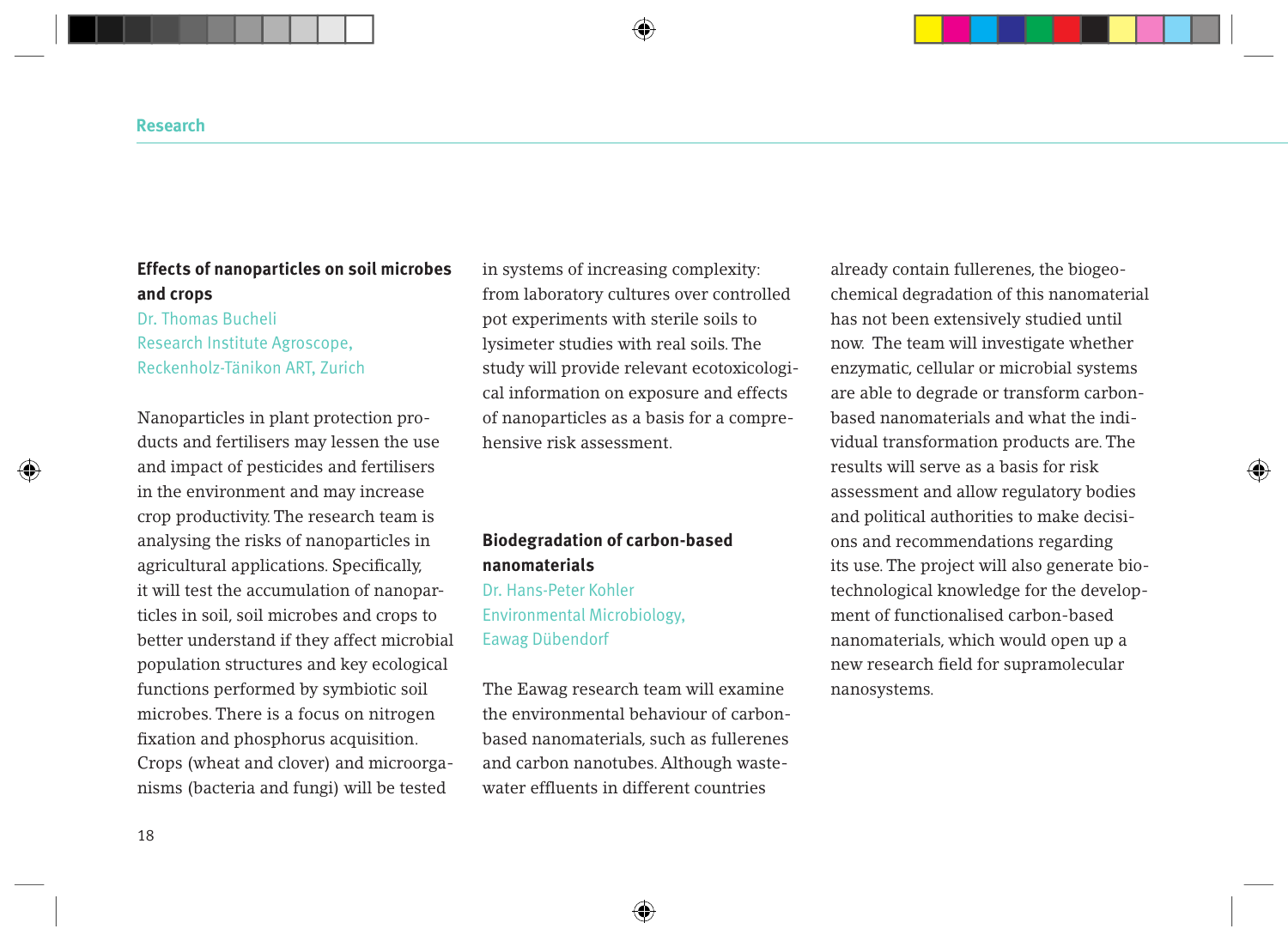## **Projects of the module Food**

#### **In vitro test for risk assessment of nanoparticles in foods**

Professor Hanspeter Nägeli Institute of Veterinary Pharmacology and Toxicology, University of Zurich

The growing use of nanotechnologies results in the deliberate or accidental incorporation of nanoparticles in food. The intestinal immune system plays a key role in regulating the interaction of our body with food constituents, and an adverse reaction in the intestine can lead to severe inflammation or trigger illnesses such as Crohn›s disease, ulcerative colitis or type 1 diabetes. In this project, researchers will develop an *in vitro* test system to examine how

the intestinal immune system responds to nanoparticles. Such a test system is essential for the safe and sustainable application of nanotechnologies in the food industry.

## **Gastrointestinal exposure to nanoscale iron compounds in foods** Professor Michael Bruce Zimmermann Institute of Food, Nutrition and Health, ETH Zurich

The human body is able to absorb and utilise nanostructured iron compounds quickly and well. In addition, such compounds often have reduced reactivity in foods. They are therefore of interest for the iron fortification of foods.

The aim of the project is to understand how iron from nanostructured compounds is absorbed in the gastrointestinal tract. In parallel, the researchers will study the toxicity of these compounds. Various studies have examined the absorption and toxicity of nanoparticles in the lung, but little is known about their absorption in the gastrointestinal tract. In this project, the absorption mechanisms and toxicity will be investigated in *in vitro* and *in vivo* models. The studies are expected to show whether it is feasible to use nanostructured compounds in food and whether there are any associated health risks.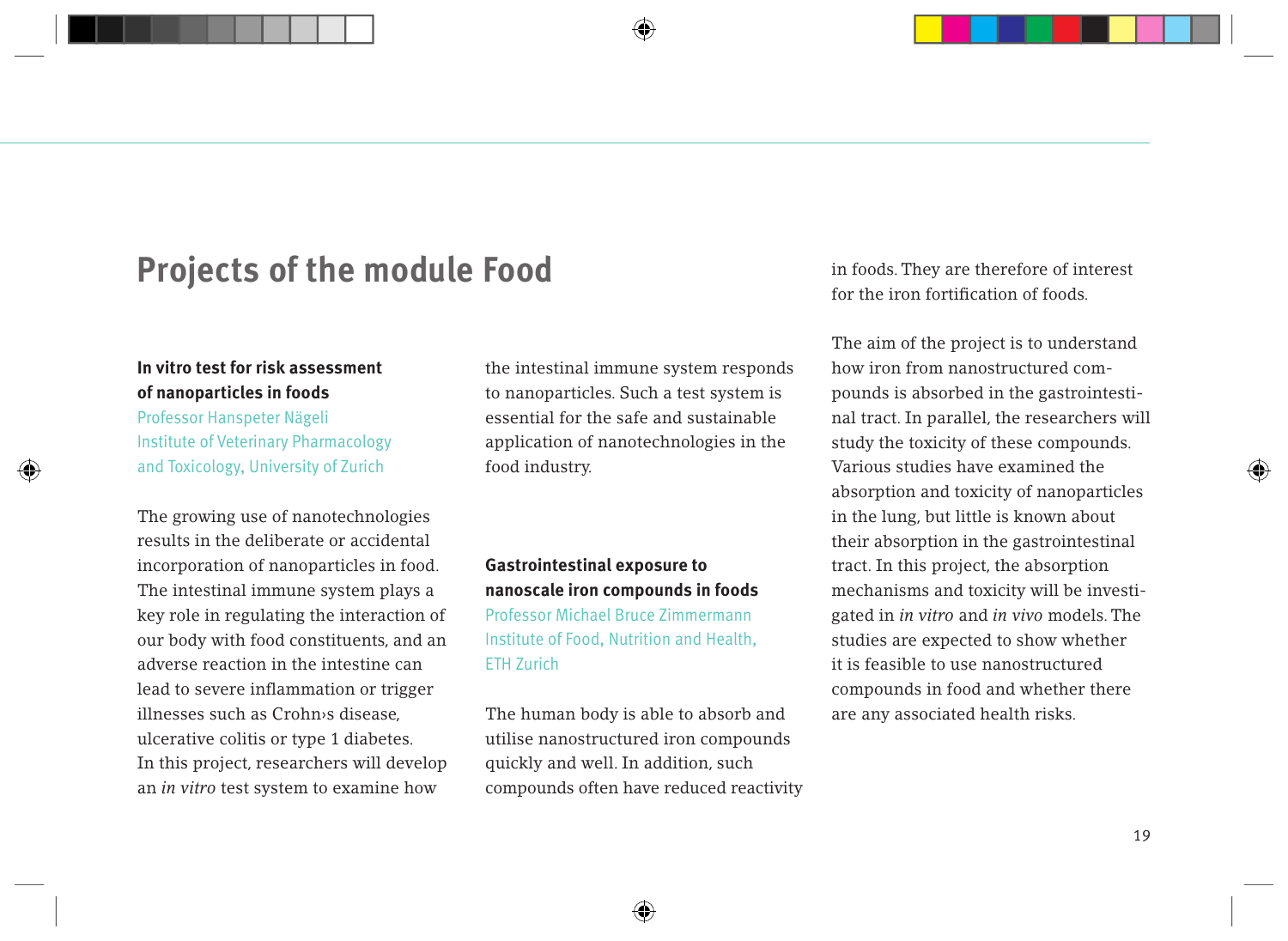## **Projects of the module Energy** Safety of nanomaterials in large-scale

#### **Opportunities and risks of nanoscale electrode materials for Lithium-ion batteries**

Professor Katharina M. Fromm Department of Chemistry, University of Fribourg

Considerable progress is needed in the area of Lithium-ion batteries for vehicles and other large-scale machines. The lifetime and energy density of such batteries must be improved, for instance through nanoscale materials. At present, the production of Lithium-ion batteries is still very energy-intensive.

Through new synthetic pathways, the research project aims to reduce the

amount of energy needed to produce electrode materials and at the same time obtain nanoparticles that will improve the properties of the existing electrodes. In addition, nanomaterials are to be developed for new areas of application. The project will also study the risks involved in production and recycling and conduct a life cycle assessment to gauge the environmental and energy impact. The project makes a contribution to the production of high-performance Lithium-ion batteries that are environmentally friendly and biocompatible.

# **Lithium-ion batteries**

Professor Vanessa Wood

Integrated Systems Laboratory, ETH Zurich

Lithium-ion batteries are becoming increasingly important for the environmentally sound use of energy. They have a very high energy density and are used, for instance, in electrically powered cars. Many electrochemically active nanomaterials, with their increased surface area, have shown promise for enhanced energy storage.

This project will develop techniques to better understand and assess the risks of novel nanosized materials for large-scale Lithium-ion batteries. The widespread use of such batteries will be decisive for integrating alternative forms of energy in smart electricity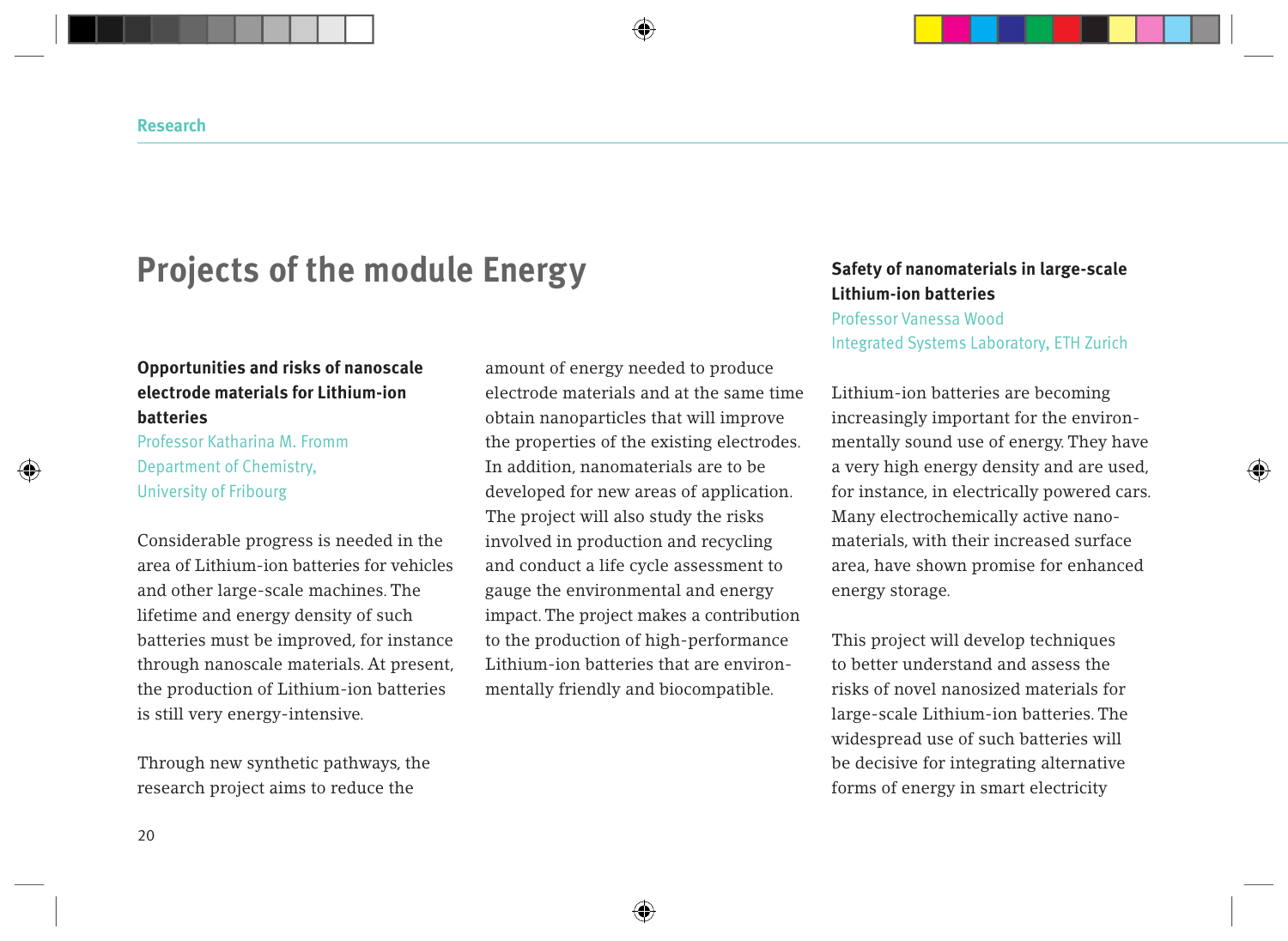grids. The researchers will develop a platform to test the stability of the new nanomaterials. In so doing, they also aim to better understand some of the fundamental physical and chemical mechanisms that can result in failures. The research work will generate useful knowledge for battery manufacturers aiming to design and develop safe, high-performance battery systems.

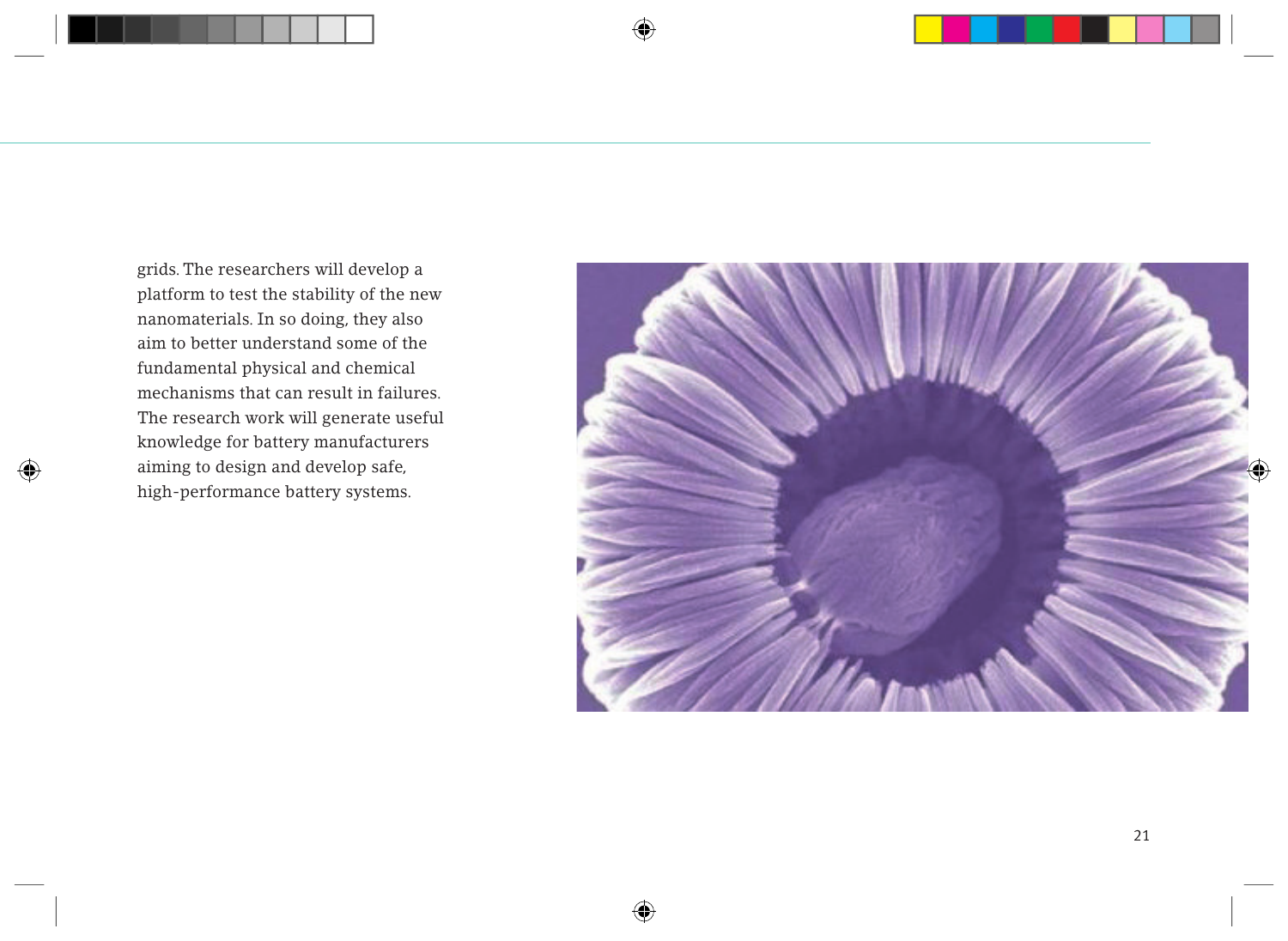## **Projects of the module Construction materials**

## **Evaluation platform for safety and environmenal risks of CNT reinforced nanocomposites**

Prof. Jing Wang Functional Polymers, Empa Dübendorf

The mechanical and electrical properties of composites reinforced with carbon nanotubes (CNT) allow for industrial applications. They can already be produced industrially and some are available on the market. There is, however, insufficient knowledge regarding the risk potential of these materials in research, production, machining and disposal. In interdisciplinary collaboration, the project develops a method to simulate nanoparticle emission during production and machining as well as in the case of material fracturing. This allows for an assessment of the risks involved for humans and the environment. The approach will establish a standard for assessing the health risks of nanocomposites.

### **Cellulose-based nanocomposite building materials**

Prof. Christoph Weder Adolphe Merkle Insititute, University of Fribourg

The building sector is increasingly interested in high-performance nanocomposites made from engineered polymers and cellulose nanofibres made from renewable sources. The research project follows the development of these materials, which are based on two design approaches: on the one hand, light building material with properties comparable to steel, on the other hand porous nanocomposites as an alternative to conventional foamed insulation material. At the same time, a recently established in vitro cell model based on epithelial cells of the human lung will be used to analyse the possible toxicity of cellulose nanofibres and potential risks across the life cycle of the desired materials. The great interest in building materials based on cellulose nanocom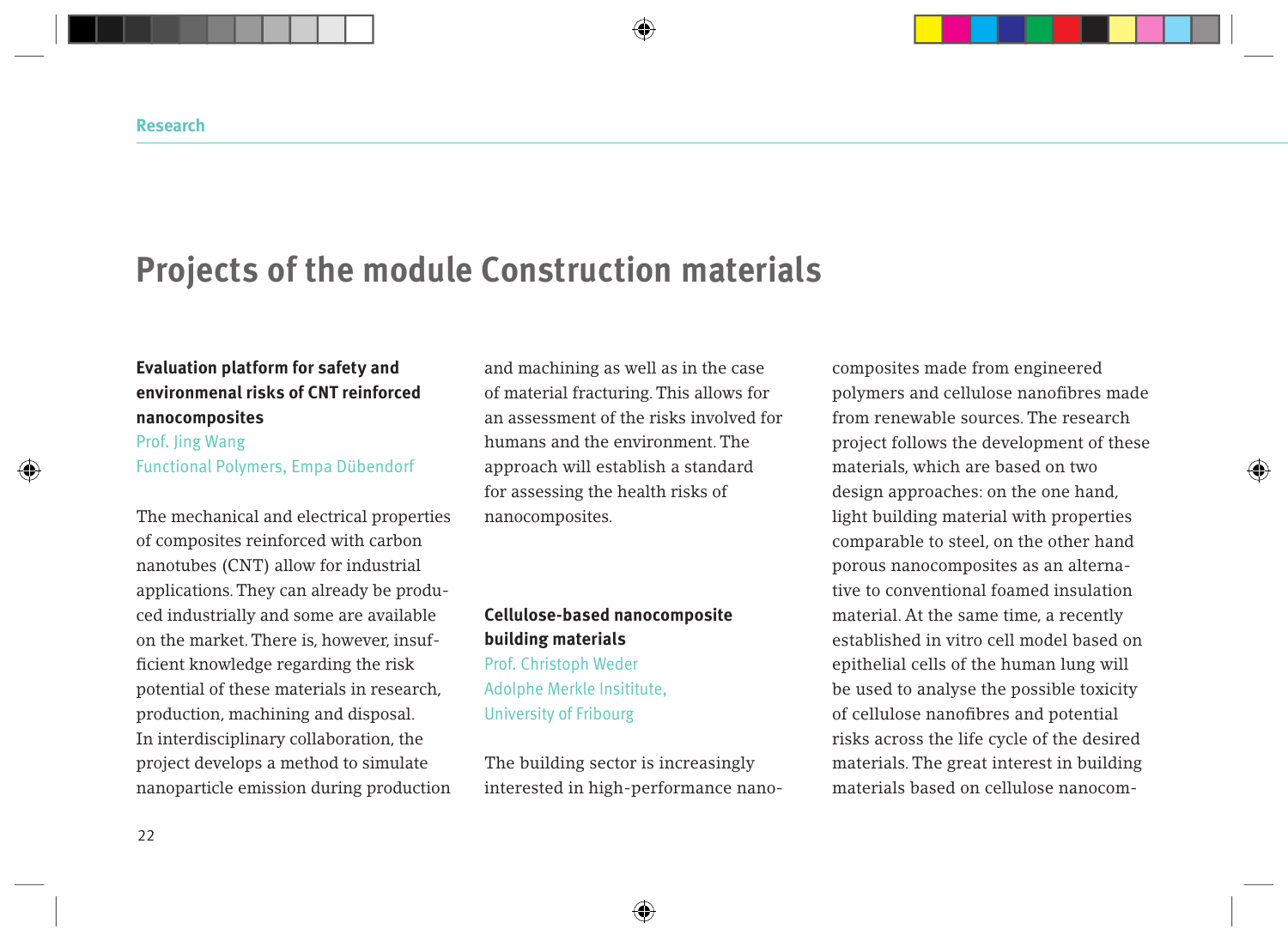posites and their imminent commercialisation means that the results of this project are of high practical significance.

### **Assessing the effectiveness and environmental risk of nano copper-based wood preservatives**

### Dr Peter Wick Materials Biology Interaction, Empa St. Gallen

Using copper-nano formulations in biocides could improve wood preservation. However, during the decomposition of treated wood, copper-tolerant fungi absorb copper and may release nanoparticles into the environment through spores. These nanoparticles can then enter the human body through respiration.

The research project aims to assess the effectiveness of the copper-nano formulation MicroPro as compared to that of the conventional copper-based wood preservative ACQ and how copper nanoparticles in wood from Picea abies and Abies alba are distributed and absorbed. In addition, the researchers intend to examine whether copper-tolerant fungi absorb copper nanoparticles and release them into the environment through spores and, if so, at what rate. This will give us a better understanding of the environmental consequences of using tons of copper nanoparticles.

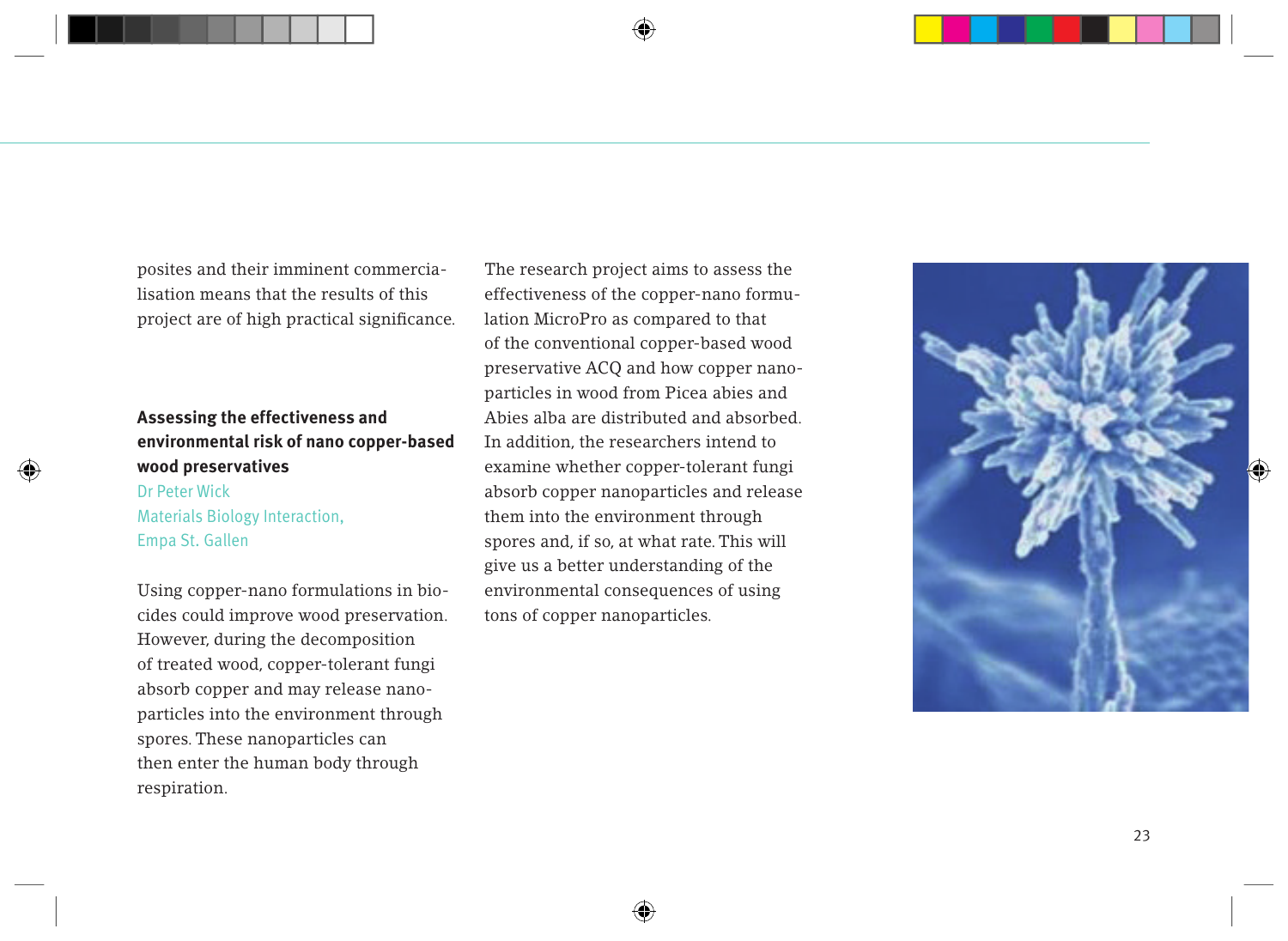## **Increasing knowledge to enhance opportunities and risks dialogue**

**Knowledge transfer enables researchers to build a network. Through a kick-off meeting and annual scientific meetings, exchanges on research progress and possible areas of complementarities between projects are ensured.** 

In the field of nanomaterials, alongside information exchanges between the programme's research groups, it is particularly important to examine the international context and promote networking via conferences and research programmes. The Head of Knowledge Transfer assists the researchers in communicating their research results outside the bounds of the programme. He also assures coordination with the Action Plan and the Precautionary Matrix for Synthetic Nanomaterials of the Swiss Federal Office of Public Health.

#### **Cooperation with researchers**

NRP 64 will run an Interdisciplinary Training for Young Scientists in 2012 and 2014. The trainings will allow young nanomaterials researchers to talk about themselves and their work. The participants will also learn useful new working methods and tools. Regular site visits are planned to discuss individual projects with the project leaders, and identify those elements that are of interest to the public. Strategies will be jointly developed to communicate research topics and results. The final phase of the programme

will feature symposiums where researchers will explain their work and present their results to different organisations, groups, public authorities, representatives from industry and individuals. The ensuing political and public discussions can be regarded as concrete results of knowledge transfer.

#### **Issues Management**

The public interest in this socially significant field is reflected in the media debate on the risks and opportunities of nanomaterials, which flares up inter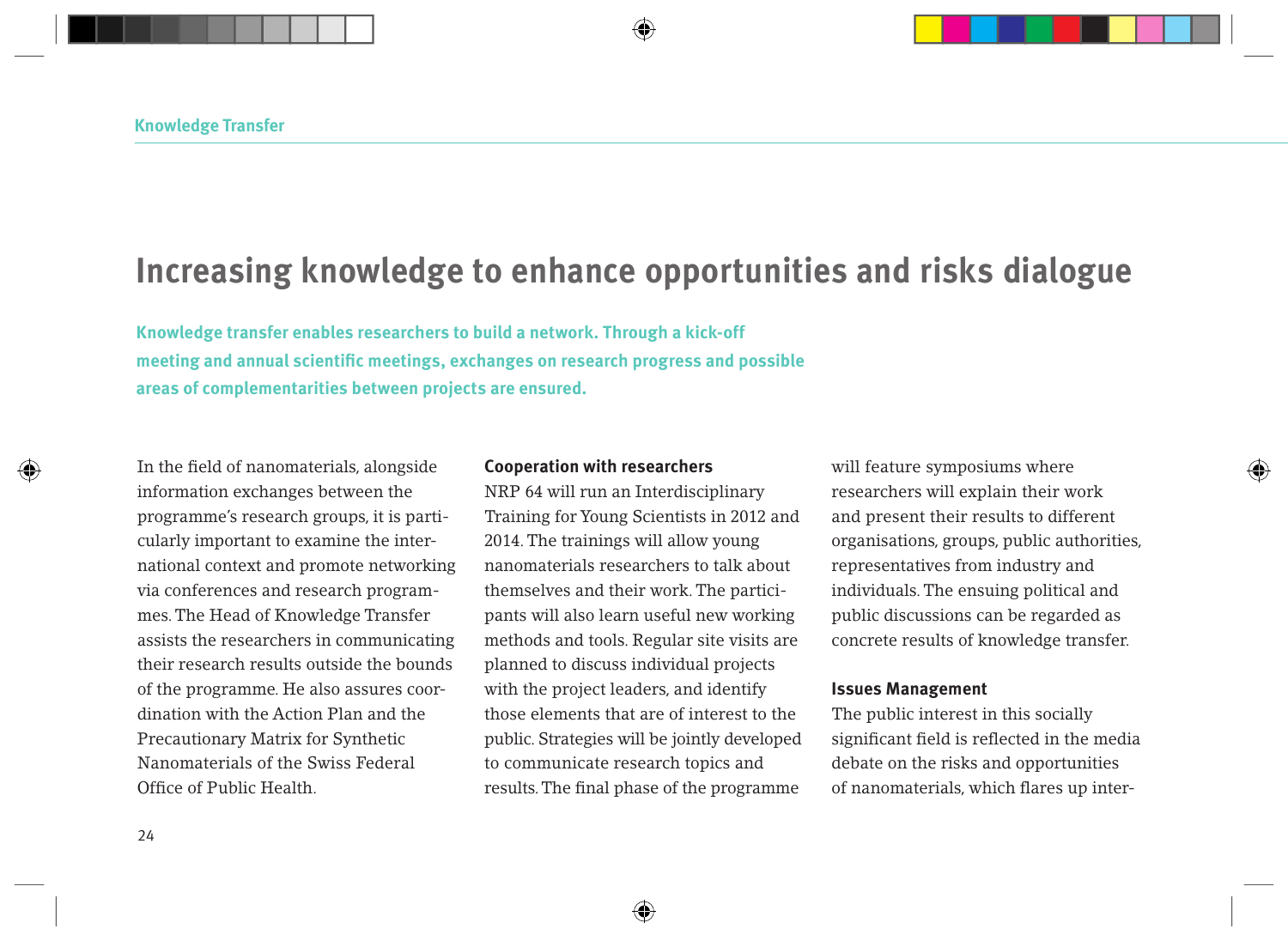mittently. Aiming to register changes in public opinion as early as possible, the NRP has developed an issues management system which systematically monitors key issues. It discusses these issues with various stakeholders and, if necessary, organises appropriate communication measures.

#### **Regulation needed**

The project results should serve as a basis for government regulations and guidelines for the manufacture of nanomaterials-based products. While it is important to keep an eye on production, the product must also be monitored across its entire life cycle. Until the government regulations are finalised, the industrial sector must assume a certain degree of self-regulation and perform risk assessments on the products it manufactures. Calling for caution in the use of innovative nanomaterials till more is known about their effects involves continual discussions with various regulatory, political and industrial target groups. The aim is to give the consumer the highest possible degree of certitude regarding the safety of products based on nanomaterials. Another prime objective is to increase public awareness of the opportunities that nanomaterials hold in store in biomedical and climate research as well as in other areas.

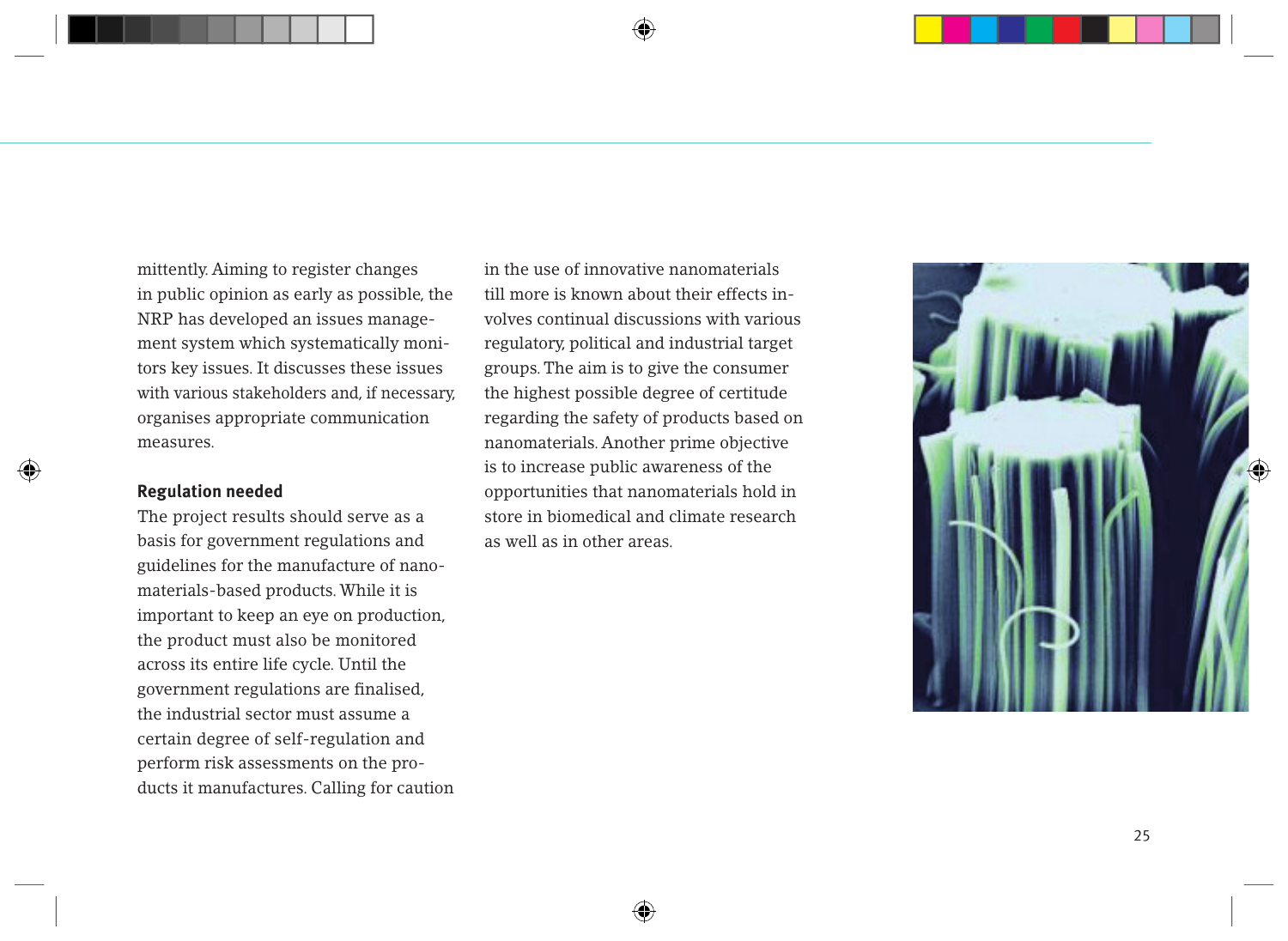## **Key terms**

**Autotrophic** Refers to the mode of nutrition of organisms that need only inorganic matter to build up their body substance. Green plants, algae and some bacteria are autotrophic organisms. **Biocompatible** Characteristic of a compound that has no negative effects on the tissue of living organisms, e.g. implants or protheses. **Biomimetic** Characteristic of a compound that imitates biological structures or processes. **Biocide** Agent that biologically or chemically destroys, deters or neutralises pests such as moths, rats, fungi etc.

**Carbon nanotubes (CNT)** «Extended» nanotubes, i.e. carbon atoms rolled cylindrically and arranged in hexagons. Carbon nanotubes are 50 times more resistant to pull and much lighter than steel. They can be insulating, semi-conducting or metallic. **Cytotoxic** Poisonous, damaging to cells. **Endothelial cells** Cells that line the interior surface of lymph vessels and blood vessels.

**Epithelial cells** Cells that line almost all of the inner and outer surfaces of the bodies of humans and animals in continuous single- or multilayered sheets, e.g. skin.

**Fullerenes** Ball-shaped molecules composed entirely of carbon atoms, synthetised for the first time in 1985. They are used, e.g., in the manufacture of sports equipment and they make possible lighter and more durable products. **Heterotrophic** Refers to the mode of nutrition of organisms that require carbon from organic compounds to build up their body substance. Humans, animals, fungi and most bacteria are heterotrophic organisms.

**Immunotoxic** Poisonous or damaging to the immune system.

**Life cycle assessment Technique to assess** environmental impacts associated with all the stages of a product›s life.

**Metabolites** Refers to all products that occur in biological metabolisms.

**Nanocomposite (NCM)** Association of different materials that contain, among others, nanoscale particles and structures. Such associations improve the properties of the material. **Nanometre (nm)** Measure of length, refers to the billionth part of a metre (10<sup>-9</sup> metres) and corresponds to approximately 5 to 15 atoms side by side. **Nanoparticle (NP)** Tiny particles measuring 100 nanometres or less. Their chemical and physical properties are different to those of larger particles of the same material, they have a much larger surface relative to their volume and therefore greater reactivity. Some nanoparticles occur naturally, others are engineered.

**Organelle** Element of a cell that is lined with a membrane and carries out a specific function for the cell, e.g. mitochondria.

**Oxidative stress** Within a cell, state produced by the imbalance between highly reactive molecules, so-called free oxygen radicals, and the cell's defense mechanisms. Oxidative stress damages the cell, causing malfunctions and ultimately leading to cell death.

**Reactivity** Ability of a substance to start a chemical reaction.

**Toxicity** The degree to which a substance is poisonous.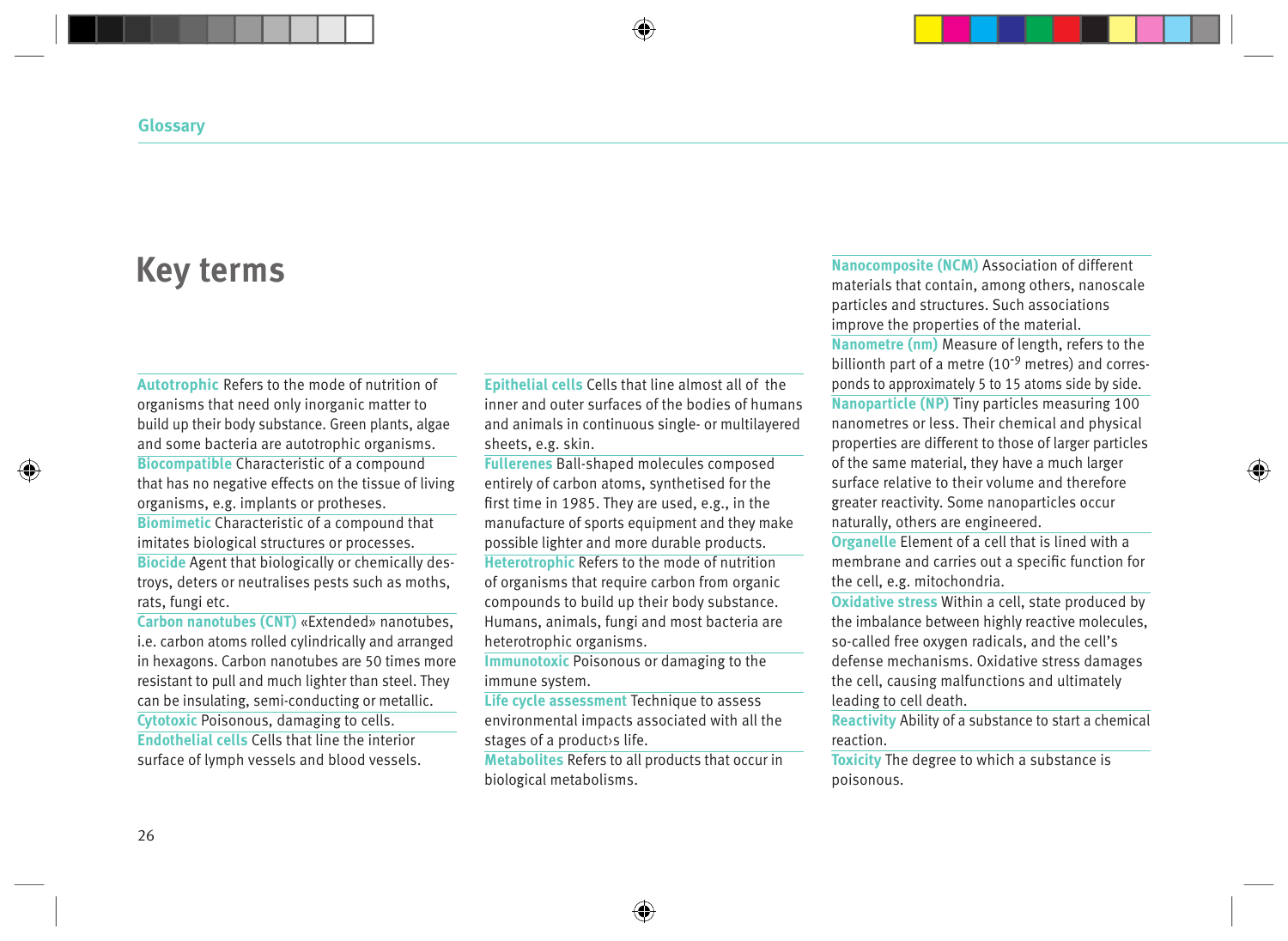## **Duration of the programme**

**The research projects of NRP 64 have a running time of five years (up to the end of 2015). The final reports will be published in 2016 and presented at a series of events.**

#### **Milestones**

| December 2010    | Start of research                                             |
|------------------|---------------------------------------------------------------|
| March 2011       | Kick-off meeting for researchers                              |
| March 2012       | <b>First Progress Report Meeting</b>                          |
| <b>July 2012</b> | Start of new research projects (Second call)                  |
| Autumn 2012      | Interdisciplinary Training for Young Scientists NRP 64 and 62 |
| March 2013       | Second Progress Report Meeting                                |
| December 2013    | Start of follow-up projects                                   |
| Autumn 2014      | Interdisciplinary Training for Young Scientists               |
| End of 2015      | Conclusion of research work                                   |
| 2016             | Wrap-up tasks, events and publication of final reports        |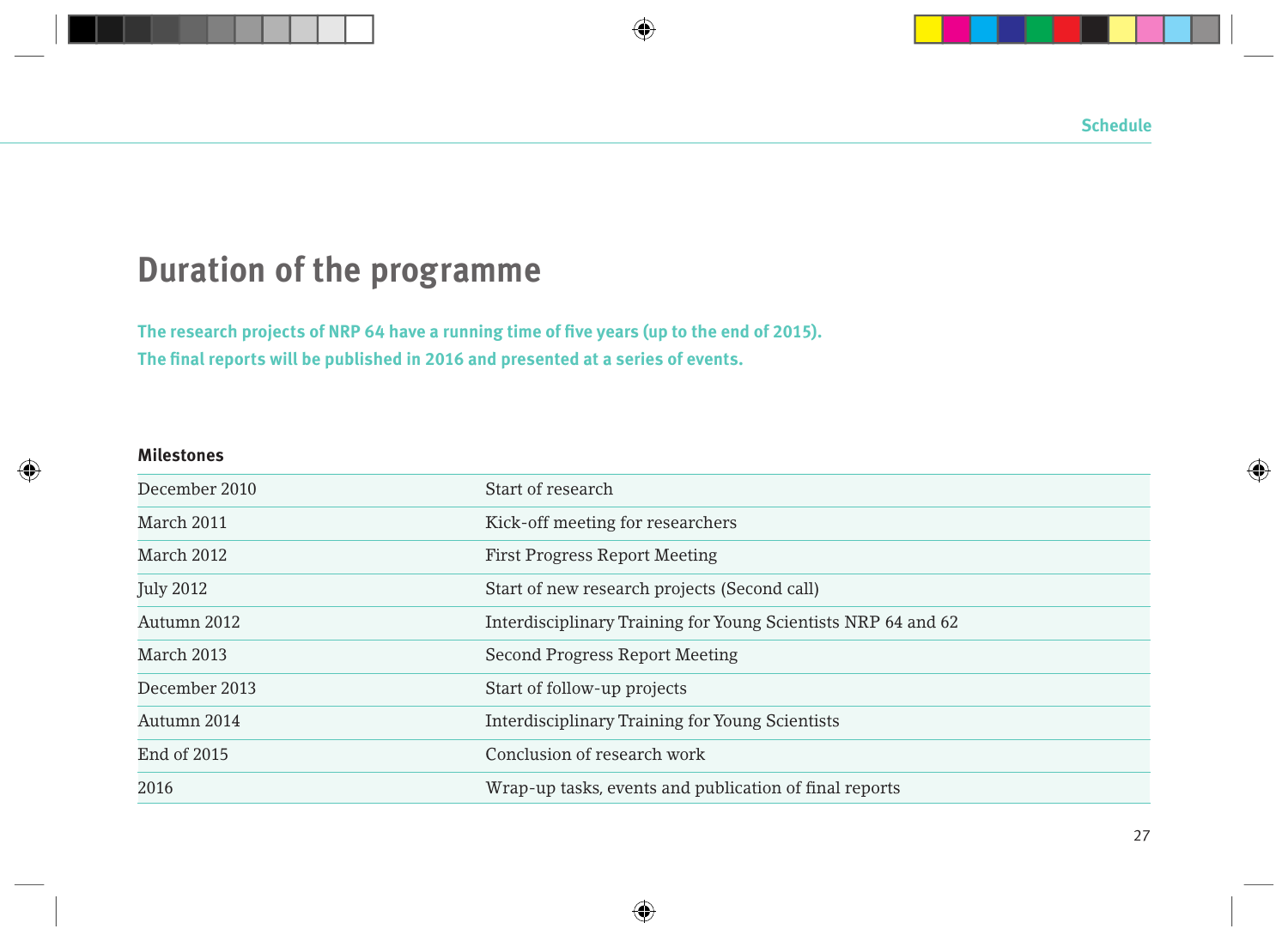## **Participants**

#### **Steering Committee**

Professor Peter Gehr Institute of Anatomy, Faculty of Medicine, University of Berne, CH (President)

#### Professor Vicki Stone

School of Life Sciences, Edinburgh Napier University, Edinburgh, UK

#### Professor Ueli Aebi

M.E. Müller Institute for Structural Biology, Biocenter, University of Basel, CH

#### Professor Heinrich Hofmann

Powder Technology Laboratory, Institute of Material Science, EPF Lausanne, CH

#### Professor Patrick Hunziker

Cardiology, Department of Internal Medicine, Cantonal Hospital Basel, CH

#### Professor Andrew Maynard

Woodrow Wilson International Center for Scholars, Washington DC, USA

#### Professor Wolfgang Parak

Department of Physics, Philipps University Marburg, D

#### Professor Anders Baun

NanoDTU, Department of Environmental Engineering, Technical University of Denmark, DK

#### **Delegate of the National Research Council** Prof. Frank Scheffold Departement of Physics,

University of Fribourg

#### **Representative of the Swiss Federal Administration** Dr Christoph Studer Federal Office of Public Health Berne, CH

**Programme Coordinator**

Marjory Hunt Swiss National Science Foundation SNSF Wildhainweg 3 CH-3001 Berne Phone +41 (0)31 308 22 22 Email nfp64@snf.ch

#### **Head of Knowledge Transfer/Media Contact**

#### Mark Baecher

Life Science Communication AG Reitergasse 11 CH-8021 Zurich Phone +41 (0)43 266 88 50 Email mark.baecher@lscom.ch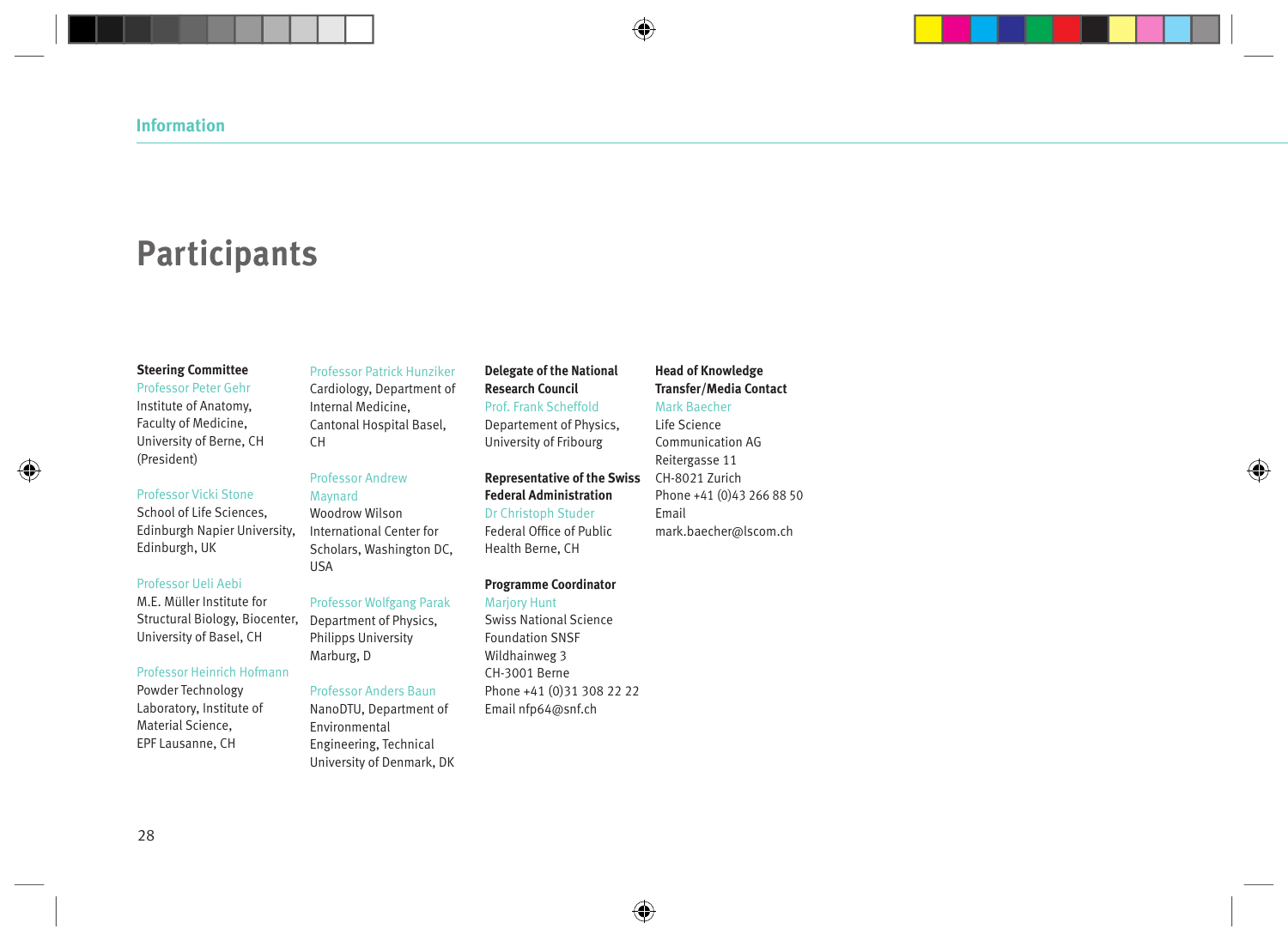#### **The Swiss National Science Foundation**

The Swiss National Science Foundation (SNSF) is Switzerland's leading provider of scientific research funding. Commissioned by the federal government, it supports research work in all academic fields, from philosophy and nanoscience to biology and medicine. The focus of its activities is the scientific endorsement of projects submitted by researchers. Yearly, approximately 3000 projects including around 7000 scientists are funded by the SNSF with an annual total amount of approximately CHF 700 million.

### **Further copies of this brochure can be ordered from:**

Swiss National Science Foundation SNSF Wildhainweg 3 P.O. Box 8232 CH–3001 Berne Phone +41 (0)31 308 22 22 Fax +41 (0)31 305 29 70 Email nfp64@snf.ch

www.nrp64.ch www.snf.ch

Published November 2012 – second edition

Editor National Research Programme 64

Swiss National Science Foundation SNSF Wildhainweg 3 P.O. Box 8232 CH–3001 Berne

Concept and Texts Life Science Communication AG, Zurich

Graphic design Karin Schiesser, Zurich Doris Grüniger, Zurich

Photos Cover, Gold-Polymer Nanorods Keystone Photo Researchers NSF/Science Source

Page 3, Power Copyright Cris Orfescu, Los Angeles, CA www.crisorfescu.com

Page 9, 10, 14, 17, 21, 23, Nanoflowers Copyright Ghim Wei Ho and Prof Mark Welland University of Cambridge Nanoscale Science Laboratory

Page 25, Towers Copyright www.nanoscience.ch